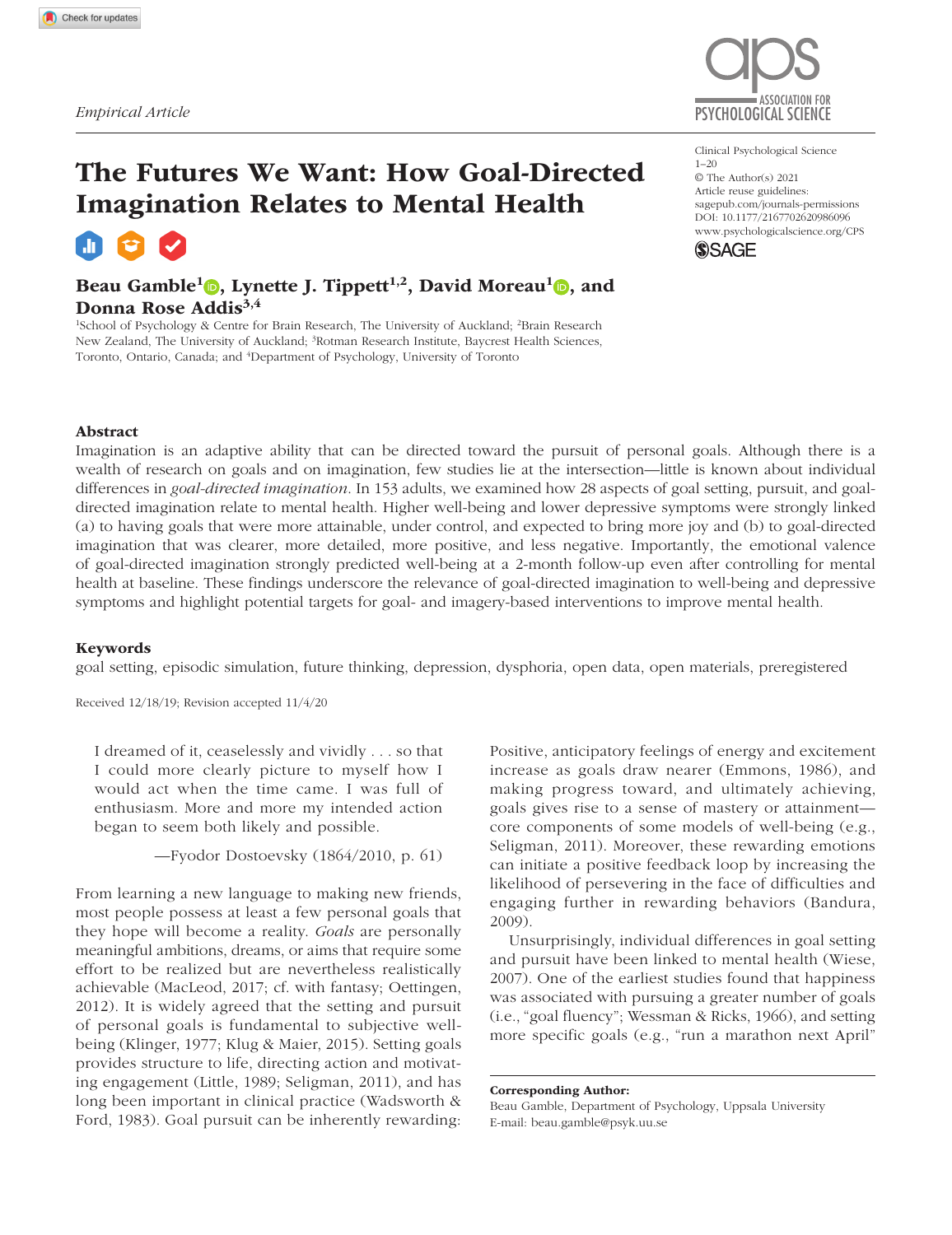vs. "be fit") is correlated with higher positive affect and purpose in life (Dickson & Moberly, 2013; Freund & Baltes, 2002). On the negative side of mental health, dysfunctional goal setting and pursuit has been linked to depression and depressive symptoms. People with major depressive disorder tend to view their personal goals as more important to their future happiness and identity, known as *conditional goal setting* (e.g., "If only I can marry Jane, I will finally be happy"; Street, 2002), while simultaneously viewing attainment of those goals as less likely and less under their control (Dickson et al., 2011). Depression has also been linked to having fewer *approach* goals (i.e., reaching something positive) but not more *avoidance* goals (i.e., moving away from something negative; e.g., Dickson & MacLeod, 2004a). Furthermore, pursuing more intrinsically rewarding and autonomously motivated goals predicts both fewer depressive symptoms and higher well-being (Sheldon & Elliot, 1999; Winch et al., 2015), and having meaningful goals across various life domains may be protective against depression (Champion & Power, 1995).

# Goal-Directed Simulation: The Intersection of Intention, Planning, and Episodic Simulation

Goal setting and pursuit are not the only forms of futureoriented thinking relevant to mental health. Szpunar et al.'s (2014) "taxonomy of prospection" defines four modes of future thinking: *prediction* (estimating the chance of a future event occurring), *intention* (the mental act of setting a goal), *planning* (organizing the steps necessary to reach the goal), and *simulation* (imagining a future event or state and the resulting mental representation). The four modes of prospection are not necessarily orthogonal; they can overlap, interact, and build on one another (Szpunar et al., 2014). *Goal-directed simulation* (or *goal-directed imagination*) is the relatively understudied intersection between three modes of prospection—intention, planning, and simulation and in the current study, we focused on its links with mental health and well-being. Goal attainment involves both the motivational process of goal setting or forming intentions and the volitional process of goal pursuit whereby intentions are translated into plans of required actions (Gollwitzer, 1996). Critically, however, goal attainment can be augmented by simulation to imagine the ways in which those planned actions might be executed. Although some simulations focus primarily on the actions (see implementation intentions; Gollwitzer, 1999), here we focus specifically on *episodic simulation*: the flexible combination of details from episodic memory to construct often elaborate mental representations of one's life events (Addis, 2018; Schacter & Addis, 2007). When directed toward the futures one wants, episodic simulation can be a particularly powerful and adaptive cognitive tool (Schacter, 2012; Szpunar et al., 2013): Imagining the required steps, planning and preparing for contingencies, visualizing goal attainment, and contextualizing the goals within one's own life serves to enhance successful outcomes (Andrews-Hanna et al., 2013; Conway, 2005; D'Argembeau, 2016; McMillan et al., 2013; Taylor et al., 1998).

As with goal setting and pursuit, individual differences in episodic simulation have been linked to mental health. In depression and dysphoria, positive future events tend to be less specific and less vivid and comprise fewer sensory details (reviewed in Gamble et al., 2019) and are often experienced from an observer (third person) rather than field (first person) perspective (Holmes et al., 2016). In addition, focusing excessively on the positive outcomes of goal attainment rather than the process of moving toward a goal (Taylor et al., 1998) may predict later increases in depressive symptoms (Oettingen et al., 2016). Critically, however, most studies on episodic simulation and mental health have not required participants to imagine future scenes related to their *own* goals. Indeed, commonly used measures of episodic simulation, such as the Adapted Autobiographical Interview (Addis et al., 2008), the prospective imagery task (Holmes et al., 2008; Stöber, 2000), and the scene construction task (Hassabis et al., 2007), require participants to imagine future events that are nonpersonal and/or highly constrained. These nomothetic approaches to episodic simulation increase experimental control but at the expense of the ecological validity required to examine links with personal goal setting and pursuit.

Given the value of personal goals and the adaptiveness of episodic simulation, surprisingly little is known about individual differences in goal-directed simulation and how these relate to mental health (Gerlach, 2013). We propose that goal-directed simulation may be especially relevant to psychological functioning. Generating vivid mental imagery about one's personal goals increases the perceived likelihood of goal attainment (Kahneman & Tversky, 1982) and produces stronger feelings of positive anticipation (Holmes & Mathews, 2010). Moreover, recent empirical evidence that positive imagery can increase anticipatory pleasure and engagement in rewarding behaviors in depression (Hallford et al., 2019; Renner et al., 2017) and amplify motivation for personal goals (Renner et al., 2019) has important implications for the design of clinical interventions. Clearly, goal-directed simulation is an important ability and warrants further investigation.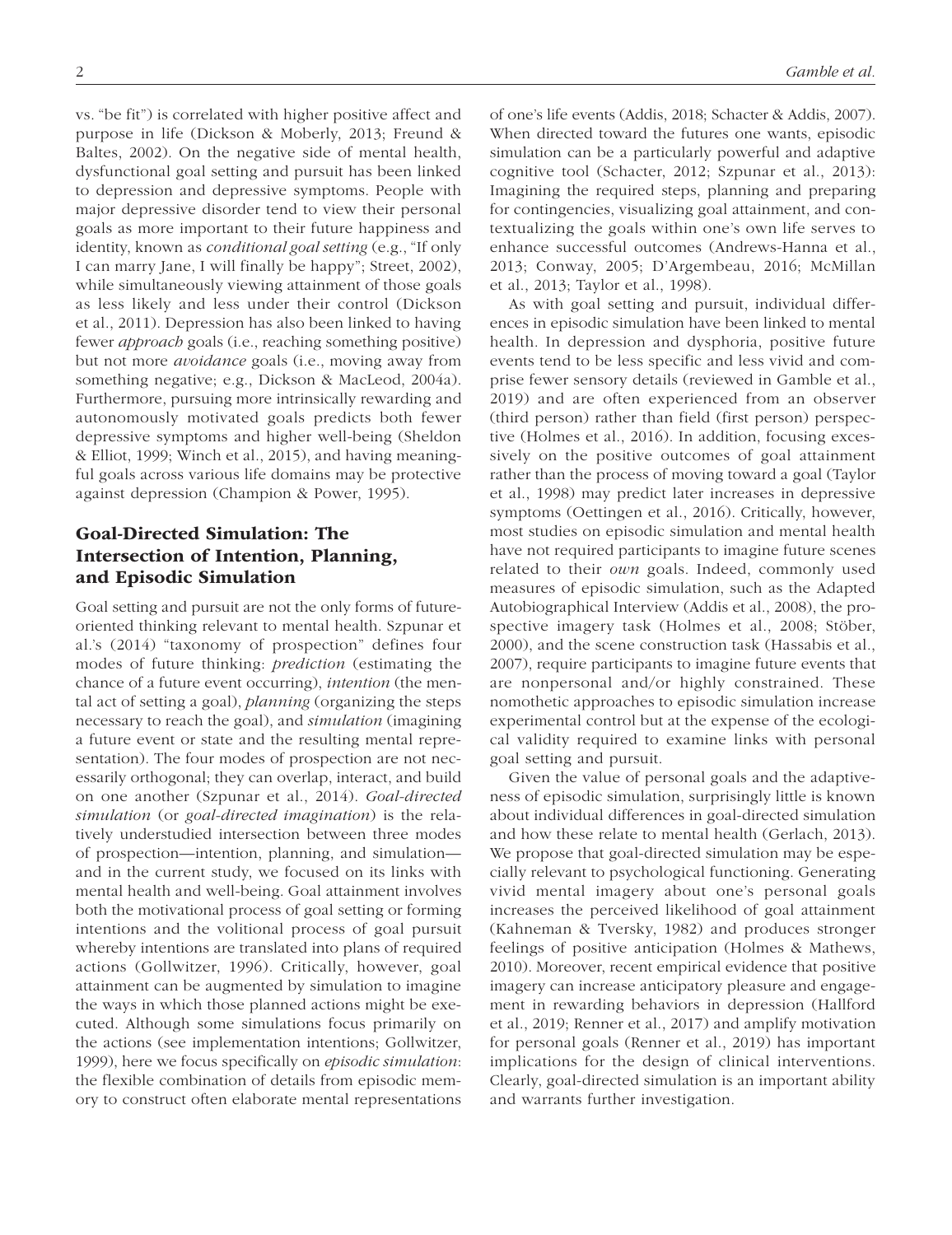## Present Study

Here, we aimed to bridge this gap by investigating the role of goal-directed simulation in mental health. Specifically, in this study, we addressed several pertinent questions: Do people with higher well-being simulate their goals differently than people with lower wellbeing or depression? If so, what are those differences? Do certain styles of simulation predict actual goal progress or change in mental health over time? We also aimed to extend the current research in several ways.

First, considering the plethora of variables that have been studied in relation to goal setting/pursuit and episodic simulation, we developed a new task to assess many of these variables simultaneously. This task allowed for examination of not only which variables relate to mental health but also the relative magnitude of those associations. Second, given that each person possesses a unique constellation of goals (Klinger, 1977), we took an idiographic approach, having participants imagine scenes related to their own goals, maximizing ecological validity. Third, although researchers of many studies in this area have used categorical designs (e.g., depressed patients vs. control participants), depressive symptoms exist along a continuum of severity throughout the population (Ayuso-Mateos et al., 2010); we thus employed a correlational design. And fourth, it has been suggested that a thorough examination of mental health should account for both positive and negative dimensions of experience (MacLeod, 2017), so we included measures of both well-being and depressive symptoms.

We had specific, preregistered directional hypotheses for many of the goal and simulation variables and their relationship to mental health; these are shown in the Results section with quantified evidence for each. In brief, given the findings discussed above, we predicted that higher well-being and lower depressive symptoms would be associated with (a) having goals that were more specific, attainable, under control, approach focused, intrinsically rewarding, varied across life domains, and less central to one's identity and with (b) goal-directed simulation that was more detailed, vivid, sensory, process focused, positive, seen from a field (rather than observer) perspective, less fragmented, and less negative. In addition to these confirmatory analyses, we also explored which aspects of goal setting, pursuit, and simulation predicted later goal progress and mental health at a 2-month follow-up.

# Method

Our hypotheses, design, and analysis plan were preregistered on the OSF before data collection ([https://](https://osf.io/8jgd4) [osf.io/8jgd4](https://osf.io/8jgd4)). The analysis script, variables codebook, deidentified summary data, and other relevant files for this project are available online [\(https://osf.io/4v536\)](https://osf.io/4v536); we provide links to specific files throughout the following sections. All analyses were run using the R software environment (Version 3.6.0; R Core Team, 2019); the R packages used for data cleaning, analyses, and visualizations are listed in the analysis file ([https://osf](https://osf.io/8erf6/)  $.io/8erf6/$ ).

### *Participants*

Participants in the final sample were 153 adults from the general Auckland community (98 women, two gender diverse; mean age = 26.0 years, *SD* = 5.8; mean years of education =  $17.0$ ,  $SD = 3.0$ ). The sample was highly diverse, with participants born in 34 countries, including New Zealand (24.2%), India (14.4%), China (7.2%), the Philippines (7.2%), and the United States (6.5%); additional demographic data are available at [https://osf.io/8erf6/.](https://osf.io/8erf6/) The target sample size was determined a priori to provide 80% power to detect small to medium sized correlations ( $\rho = .2$ ) at  $\alpha = .05$ . This effect size was not based on prior findings, which are often inflated because of publication bias, but on the smallest effect size of interest (Lakens & Evers, 2014).

Participants were recruited via flyers posted around the University of Auckland (UoA) campus and broader community, e-mails and social media posts to relevant groups, online advertising on the UoA Psychology Research page, and word of mouth. To encourage a sample spanning a spectrum of mental health, some advertisements were targeted at individuals with depressive symptoms, whereas others were worded more generically (for examples, see [https://osf.io/27m8w\)](https://osf.io/27m8w). Inclusion criteria were 18 to 50 years of age, no history of neurological or psychiatric conditions (other than depression/anxiety but including substance use disorders), and fluency in English. An additional four participants (beyond the final  $N = 153$ ) attended the session but had not disclosed during screening information that they did not meet inclusion criteria (because of a history of epilepsy, a history of drug addiction, current alcohol addiction, and an insufficient level of English); these participants were excluded from analyses. All participants received a \$25 grocery voucher, and participants who completed the online follow-up survey (*n* = 136; 88.9%) also entered a draw to win one of two \$250 grocery vouchers. Written informed consent was obtained from all participants (including permission to share their deidentified summary data on the OSF), and the study was approved by the UoA Human Participants Ethics Committee (ref: 019029).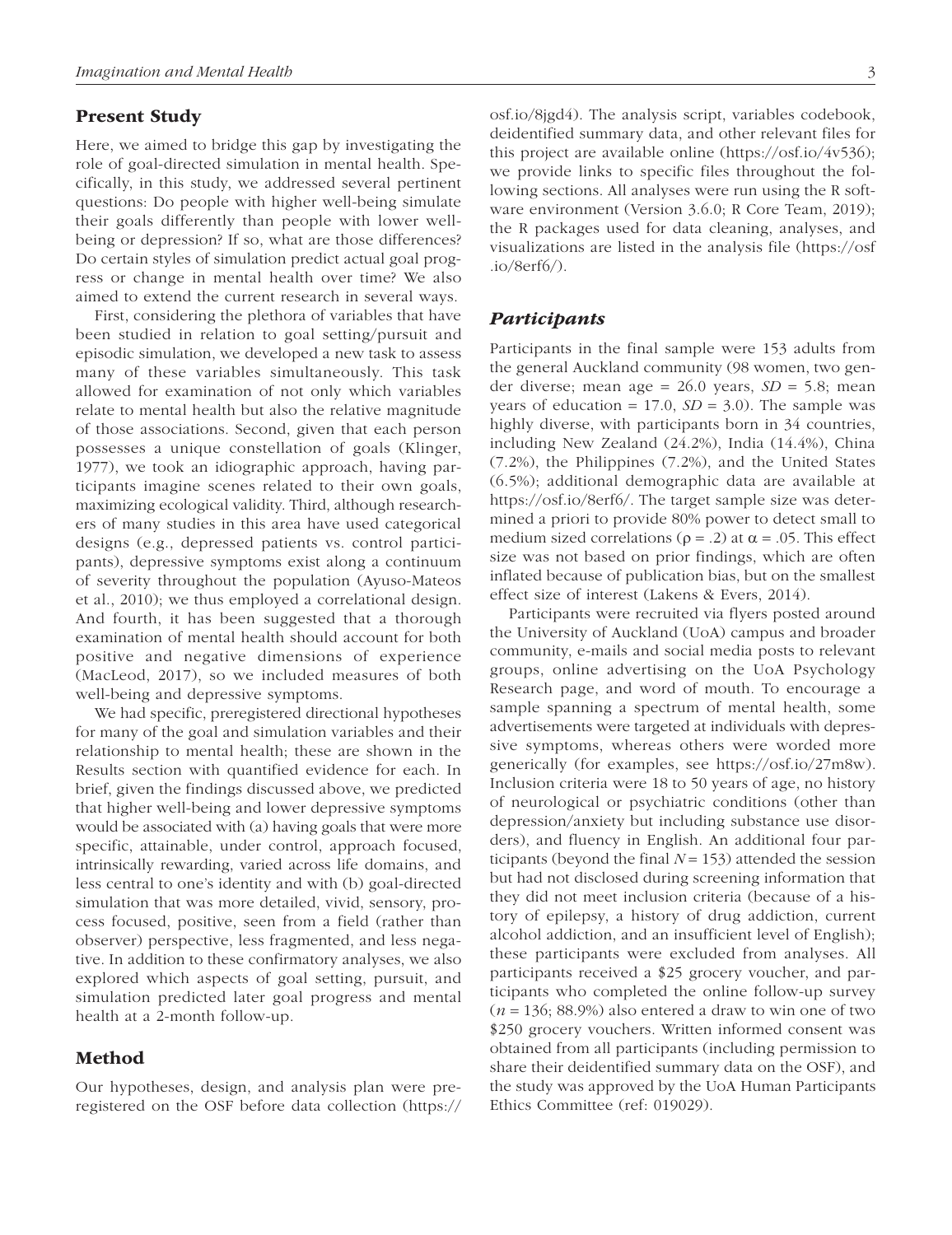# *Procedure*

Participants were prescreened for eligibility via a brief form sent over e-mail [\(https://osf.io/t9vzg\)](https://osf.io/t9vzg). Sessions were conducted one-on-one by B. Gamble in an interview room at the UoA and lasted around 2.5 hr, with breaks offered whenever needed. Sessions comprised four parts: (a) demographics and screening (15 min), (b) goals and simulation (60 min), (c) well-being and mood questionnaires (15 min), and (d) a cognitive battery (60 min). An overview of the entire task flow can be viewed at <https://osf.io/t4mg9>. Sections b and d were counterbalanced to reduce any order effects of those tasks, such that participants completed either [a, b, c, d] or [a, d, c, b]. Section c, comprising less demanding self-report tasks, always separated sections b and d to reduce any participant fatigue. We administered the cognitive battery to explore later which cognitive abilities may relate to simulation, but this question was beyond the scope of the current article and is not mentioned further (data are available at<https://osf.io/djqcf/>).

### *Measures*

*Demographics and screening.* After obtaining informed consent, the experimenter conducted the Structured Clinical Interview for DSM-5 Research Version (SCID-5-RV; First et al., 2015), which was shortened to include only those questions relevant for the current study. Specifically, we administered questions from the Nonpatient Overview to collect demographics (age and educational and occupational history) as well as medical information (e.g., history of psychiatric conditions) to screen more thoroughly for study eligibility and questions from Module A to derive researcher-based diagnoses for major depressive episode (current or past; A1-53).

*Goals and simulation.* We developed a comprehensive new measure of idiographic goals and simulation, the goal-directed simulation task (GDST). Altogether, the GDST yields 14 variables related to goal setting and pursuit and 14 variables related to goal-directed simulation. These are outlined below, but see the variables codebook online ([https://osf.io/yt6bh\)](https://osf.io/yt6bh) for a more thorough description of each variable and how it was scored. The GDST was delivered online via Qualtrics; the .qsf file is available for reuse or adaptation [\(https://osf.io/6rpb5\)](https://osf.io/6rpb5).

The task began with the experimenter at the computer and the participant opposite. Participants were told they would be asked to think of goals they wanted to achieve in their life over three time periods (short term, medium term, long term), and goals were defined as "important aims, dreams or ambitions that you're working towards, or planning to work towards, in your life." We instructed that goals should be personally relevant, plausible, and specific and gave examples of a nonspecific goal ("I want to be happy") and a specific goal ("I want to pass my end of term exams") in line with Belcher and Kangas (2014). Short-term goals were defined as "goals you want to achieve over the next few weeks," medium-term goals as " . . . over the next few months," and long-term goals as " . . . more than one year from now." The purpose of including multiple time periods was not to examine temporal differences per se (although that could be later explored) but to obtain a more representative assessment of goal setting and simulation across time—in other words, to increase content validity.

Participants were given 60 s to verbally name as many of their short-term goals as possible and then, with no time limit, were asked to choose the two most important of those goals (following Steca et al., 2016); meanwhile, the experimenter entered all goals generated into Qualtrics. The process was repeated for medium-term goals and then long-term goals. After this goal-generation phase, the participants sat at the computer and were presented with seven questions about each of their six chosen goals. The order of goals and questions was randomized to reduce any effects of temporal sequence or repetitive presentation on responses. The seven questions tapped into the variables of perceived attainability, sense of control, degree of difficulty, expected joy (if the goal is achieved), expected sorrow (if the goal is not achieved), importance of the goal, and centrality to the participants' identity. Response options were presented on horizontal scales from 0 to 100 (e.g.,  $0 = not$  *at all*,  $100 = extremely$ ); participants were also asked to write a few words about their underlying motive for each goal in a text box.

The six chosen goals for each participant (a total of 918 trials) were later scored on an additional six variables by a trained research assistant, who was blind to study hypotheses and the identity of participants. The six variables were goal specificity, life domain, whether the goals were intrinsically or extrinsically focused, whether goals and motives were approach or avoidance, and whether motives were autonomous or controlled. More information about how each of these variables was scored can be found in the online scoring manual (<https://osf.io/rzdqk>). To assess interrater reliability, B. Gamble scored a random subset of 10% of trials ( $n = 92$ ); Cohen's **ks** for each variable were as follows: specificity (.66), life domain (.84), intrinsic compared with extrinsic (.86), approach goals compared with avoidance goals (.73), approach motives compared with avoidance motives (.71), and autonomous motives compared with controlled motives (.89). These scores indicated moderate (.60–.79) and strong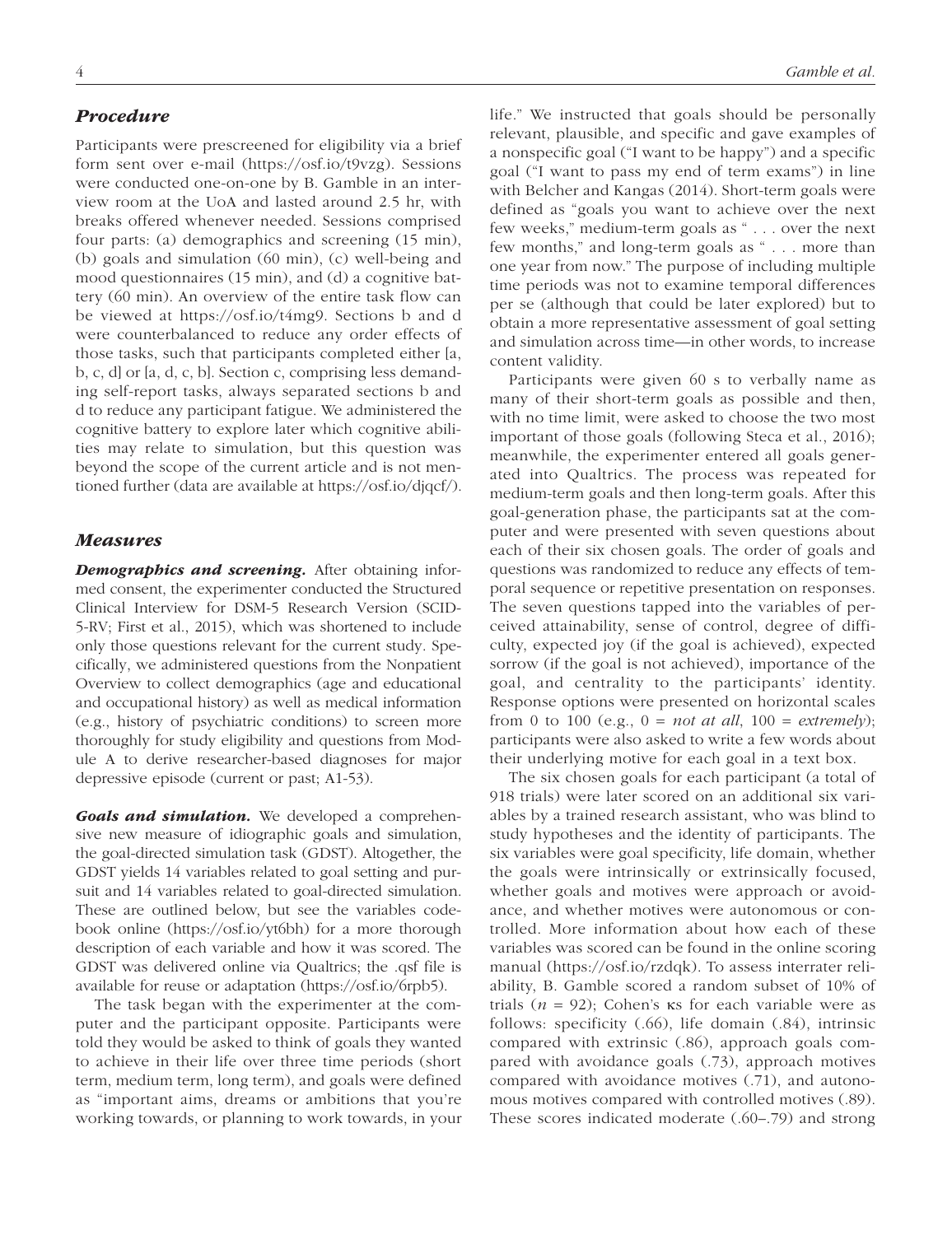(.80–.90) interrater reliability according to McHugh's (2012) grading system. The total number of goals generated across the three time periods was also taken as a measure of goal fluency.

For the simulation phase of the GDST, participants were presented with each of their six important goals in random order and given 3 min to imagine and verbally describe a specific future scene or scenes in their life related to that goal. Participants were instructed to imagine and describe the scene or scenes in as much detail as possible and were told that they could occur before or after achieving the goal as long as they were in the future. We instructed that participants should project themselves into the scenes as though they were really there and could use all of their senses (i.e., describe what they could see, hear, feel, taste, and smell). If participants were silent for longer than 30 s or struggled to generate a specific scene (e.g., if they provided only semantic information), they were given up to three generic prompts per goal to remind them of the task, such as, "When you think about this goal, are there any particular scenes or images that come to mind?"

In addition to their six chosen goals, participants also simulated scenes related to two predefined control goals, which were randomly selected from a set of three previously used by Vincent et al. (2004): "getting on well with someone close to you," "feeling good about yourself," or "having an enjoyable job." Including these control goals allowed for possible future analysis of nomothetic simulation (i.e., uninfluenced by the idiosyncratic nature of personal goals themselves), although the present article is focused only on participants' six idiographic goals. Presentation was again counterbalanced so that control goals appeared before or after personal goals. All verbal descriptions were recorded and later transcribed for scoring. After each simulation, participants were presented with a further seven questions, again in random order and on scales from 0 to 100, about the simulation itself. These questions related to the variables of positivity, negativity, vividness, detail, clarity, fragmentation, and perspective (first vs. third person); exact wording of questions can be seen in the online codebook [\(https://osf.io/yt6bh\)](https://osf.io/yt6bh).

Transcriptions were later scored by the research assistant to examine the degree to which the simulation was focused on the *process* or *outcome* of the goal, in line with the distinction proposed by Taylor et al. (1998). More specifically, we assessed the proportion of total words generated that were related to the steps leading up to the goal (i.e., process) compared with achieving the goal or the time after (i.e., outcome). Words not obviously related to either process or outcome were not coded. To assess interrater reliability, B. Gamble scored a random subset of 10% of simulations (92 trials); intraclass correlations were .83 for process words and .75 for outcome words, indicating moderate to strong reliability.

Finally, transcriptions were also analyzed using the Linguistic Inquiry and Word Count Dictionary (LIWC; Pennebaker et al., 2015), which Hach, Tippett, and Addis (2016) previously used as an objective, microlevel measure of the episodic detail of simulations. We used the LIWC to count the number of words in transcriptions falling into five predefined categories: Negative and positive words were used as additional measures of emotional valence; perceptual words (i.e., related to seeing, hearing, feeling) as a measure of the extent to which simulations were "sensory"; space-related words as a measure of "spatial coherence"; and presentfocused words as a measure of engagement during the simulation (following Park et al., 2011).

All participants verbally confirmed throughout the session that they understood the tasks, and the experimenter was present in the room to answer any questions. No goals or simulations were excluded from subsequent analyses because we considered any variation in aspects of these responses, such as lack of specificity or detail, as directly relevant to the research questions; in other words, this variability was the very topic of interest.

*Well-being and mood questionnaires.* We assessed well-being using the PERMA-Profiler (Butler & Kern, 2016), a 23-item self-report on the five "pillars" of well-being: positive emotion, engagement, relationships, meaning, and accomplishment (Seligman, 2011). Questions included, for example, "How often do you feel positive?" (0 = *never*,  $10 = always$ ) and "To what extent do you feel loved?" ( $0 =$ *not at all*, 10 = *completely*). Participants' overall well-being scores could range from 0 to 160 (from low to high wellbeing) and were calculated from the sum of responses from three questions from each pillar and one more general question about happiness. The PERMA-Profiler has excellent internal reliability (Cronbach's  $\alpha$  = .94) and good test-retest reliability (Pearson's *r*s range = .69–.88; Butler & Kern, 2016).

We measured depressive symptoms using the Center for Epidemiological Studies Depression Scale–Revised (CESD-R; Eaton et al., 2004), a 20-item self-report on depressive symptoms over the past 2 weeks (e.g., "My appetite was poor" and "I could not shake off the blues"). Five response options were provided:  $0 = not$ at all or less than one day,  $1 =$  one to two days,  $2 =$ three to four days,  $3 =$  five to seven days, and  $4 =$  nearly every day for two weeks, yielding a total score of 0 to  $80 (0 = \text{absence of symptoms}, 80 = \text{severe depression}).$ This continuous score was our main outcome of interest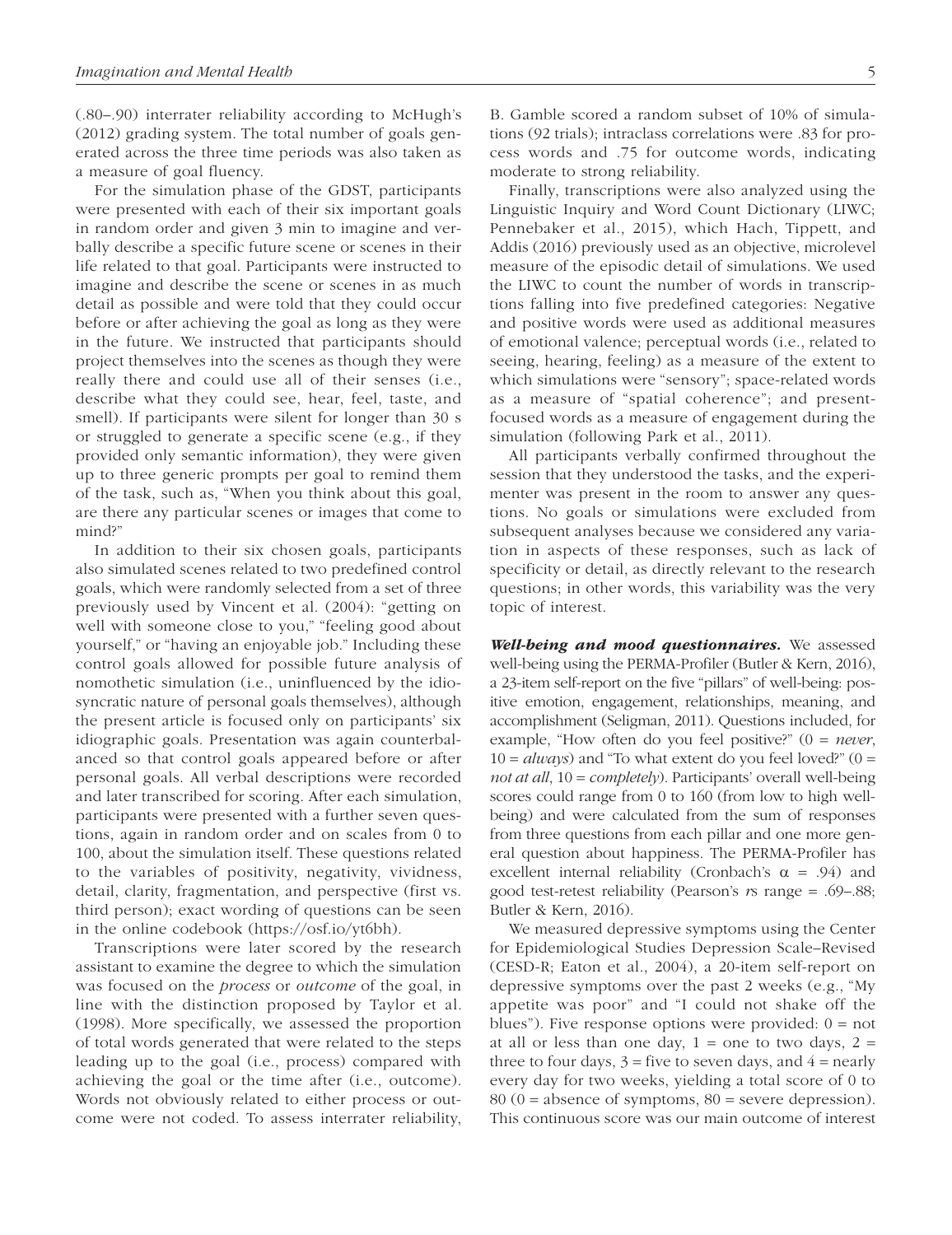for depressive symptoms, although we also used the algorithm from Eaton et al. (2004) to classify each participant into one of five categories: meets criteria for major depressive episode (MDE), probable MDE, possible MDE, subthreshold depressive symptoms, or symptoms of no clinical significance. The CESD-R has excellent internal reliability (Cronbach's  $\alpha$  = .92), and the classification scheme yields base rates of depression in line with epidemiological studies (Van Dam & Earleywine, 2011). We also administered a brief sevenitem self-report measure of anxiety (GAD-7; Spitzer et al., 2006) to allow for later exploratory analyses, but anxiety was beyond the scope of the present article and is not included in our analyses (anxiety data are available in the "GAD7" tab at [https://osf.io/djqcf\)](https://osf.io/djqcf).

*Follow-up survey.* Two months after the session, participants were e-mailed a link to a brief follow-up survey on Qualtrics to be completed remotely on a computer, tablet, or smartphone. The survey involved retaking the well-being and mood questionnaires and responding to two statements about progress made so far on each of the six chosen goals; surveys were personalized to include participants' own personal goals. The two statements were "I have made a great deal of progress concerning this goal" and "I have had quite a lot of success in pursuing this goal" (from Steca et al., 2016), with response scales from 0 to 100 (0 = *completely disagree*, 100 = *strongly agree*). As described a priori, the mean of these two responses was used as the main measure of goal progress. The order of the four blocks in the followup survey (i.e., well-being, depressive symptoms, anxiety, and goal progress statements) was randomized, as was the order of goals and the two progress statements (see the task flow document at [https://osf.io/t4mg9\)](https://osf.io/t4mg9).

### *Inference*

As planned, we used Bayesian statistics for the primary analyses. A Bayesian approach allowed for quantification of the evidence for null effects (i.e., evidence of absence) rather than only failing to reject the null (absence of evidence). This approach was particularly important in the present study because we were equally interested in quantifying the presence or absence of effects. We used default noninformative Cauchy priors for the Bayesian correlational analyses. The primary statistic for inference was the Bayes factor  $(BF_{10})$ , representing the relative evidence for an effect (in either direction) compared with no effect. For example, a  $BF_{10}$ of 4.34 can be interpreted as an effect being 4.34 times more likely than no effect given the data. We interpreted  $BF_{10}$  values of 3 to 10 as substantial evidence for an effect, values of 10 to 30 as strong evidence,

values of 30 to 100 as very strong evidence, and more than 100 as extreme evidence (see, e.g., Lee & Wagenmakers, 2013). The same criteria were applied, but inversely, to evidence for a null effect (i.e.,  $BF_{10}$ ) values of 1/3–1/10, 1/10–1/30, 1/30–1/100, and < 1/100, respectively). BF<sub>10</sub> values of  $1/3$  to 3 were taken as insufficient evidence to draw any conclusions. For the confirmatory analyses, the corresponding frequentist findings are also presented online for comparison [\(https://osf.io/bhyk7/](https://osf.io/bhyk7/)). As planned, we did not correct for multiple comparisons given that (a) we had a separate and specific directional hypothesis for each analysis, (b) the focus of Bayesian inference is on quantifying relative evidence rather than controlling error rates, and (c) all confirmatory analyses were preregistered and fully reported, which mitigates the multiple comparison problem (Cramer et al., 2016).

# Results

#### *Preliminary analyses*

*Missing data.* No data relating to well-being or depressive symptoms at Time 1 (T1) were missing or incomplete. A small number of data points relating to goals were missing because of some goals and motives that were too ambiguous for the research assistant to classify into one of the specified categories. This was the case for some motives scored for approach compared with avoidance (3.7% of trials) and autonomous compared with controlled (1.6%); it was also the case for some goals scored for specificity (2.2%), intrinsic compared with extrinsic (1.0%), and approach compared with avoidance (0.2%). In all instances, we imputed these missing data using the mean of the participant's other scores for each variable.

The 2-month follow-up surveys were completed by 136 participants (88.9% of the sample). We ran logistic regression analyses to check whether completion compared with noncompletion of surveys as a binary outcome was related to other key variables of interest; if so, it may have indicated nonrandom sampling at Time 2 (T2). We found no evidence that survey completion was related to T1 scores on well-being,  $b = -0.10$ ,  $p =$ .422; depressive symptoms,  $b = 0.10$ ,  $p = .634$ ; or any goal and simulation variable, all *p*s > .05. Follow-up surveys thus appeared to be missing at random, at least relative to baseline scores.

*Assumptions check.* Following the preregistered decision tree [\(https://osf.io/j6npa\)](https://osf.io/j6npa), we checked whether the main confirmatory analyses (i.e., correlations between goals/simulation and well-being and depressive symptoms) met criteria for parametric or nonparametric analysis. For all the correlations of interest, Shapiro-Wilk tests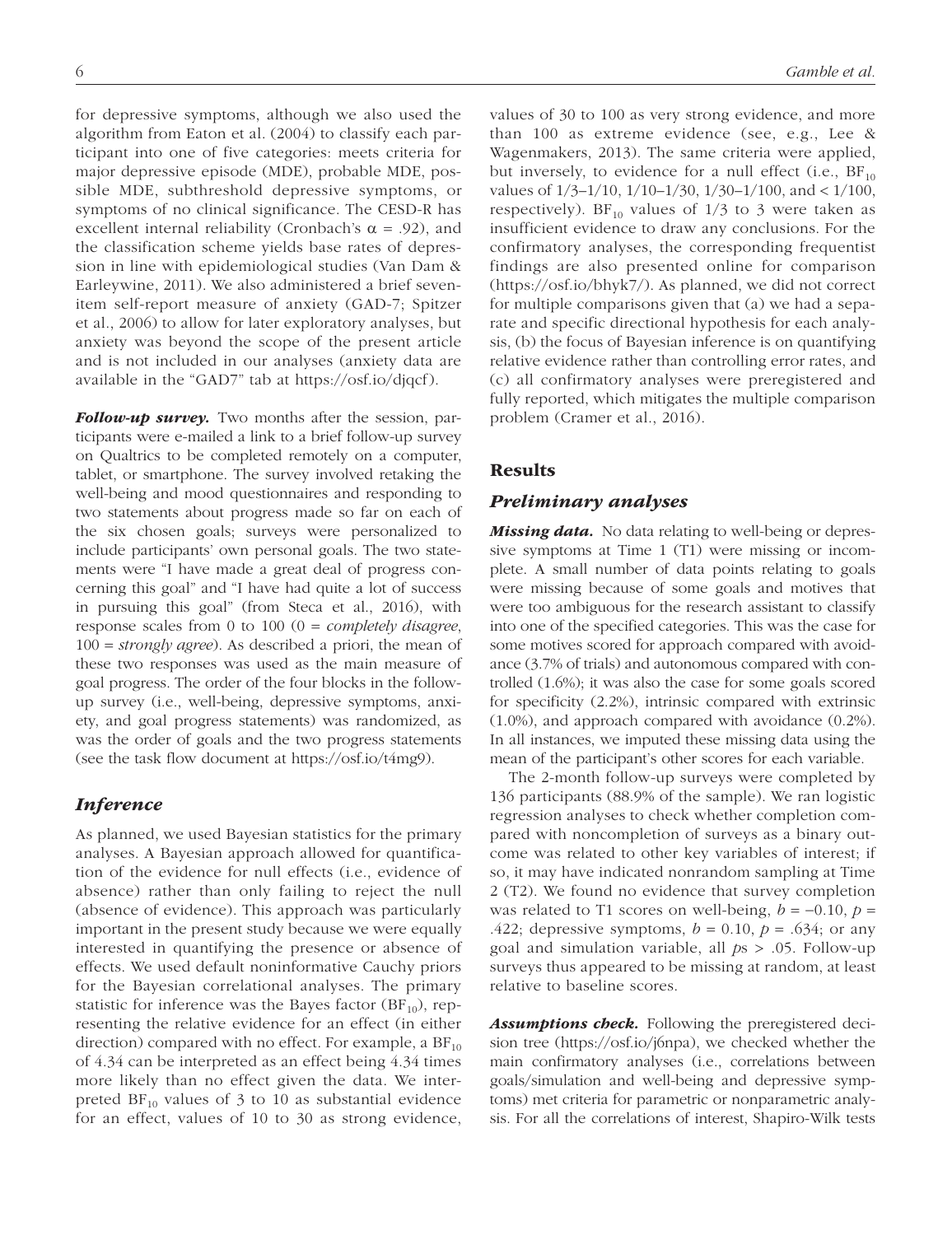showed evidence of nonnormality of residuals, indicated by  $W < .99$  and  $p < .05$ . Visual inspection of the QQ-plots further suggested that the distribution of residuals was nonnormal (Section 3.1 of the analysis file at [https://osf](https://osf.io/8erf6) [.io/8erf6](https://osf.io/8erf6)). These preliminary tests indicated that all subsequent correlational analyses should be nonparametric; thus, rather than Pearson's *r*, we used Kendall's  $τ$ , a method of rank-order correlation that is robust to nonnormality. To calculate Kendall's τ, we used the *psych* package (Version 1.8.12; Revelle, 2019) for the R software environment, and to calculate the associated Bayes factors, credible intervals, and posterior distributions, we used a function created by van Doorn et al. (2018). Kendall's τ is robust to the presence of outliers; nonetheless, as planned, we inspected all data points with a standard deviation above 3.0 to determine whether they may have resulted from researcher error or participant noncompliance. All outliers appeared to be legitimate scores, and so all data points were included in the analyses.

### *Descriptive statistics*

*Well-being and depressive symptoms.* The sample encompassed a wide spectrum of well-being (*M* = 109.2,  $SD = 24.2$ ; range =  $37-147$ ) and depressive symptoms  $(M = 13.6, SD = 14.6; range = 0-67)$  as measured on the PERMA-Profiler and CESD-R, respectively. Well-being and depressive symptoms were strongly negatively correlated ( $r = -.44$ , BF<sub>10</sub> > 10,000). The distribution of wellbeing scores was similar to base rates reported in a previous large validation study  $(M = 112.3, SD = 26.6;$ Butler & Kern, 2016), and levels of depressive symptoms in our sample were consistent with base rates in the general population ( $M = 10.3$ ,  $SD = 11.7$ ; Van Dam & Earleywine, 2011). According to the CESD-R's algorithmic classification, 10 participants met criteria for MDE (6.5% of the sample), four for probable MDE (2.6%), four for possible MDE (2.6%), 23 for subthreshold symptoms (15.0%), and 112 for symptoms of no clinical significance (73.2%). We corroborated these classifications by comparing them with researcher-based diagnoses from the SCID-5-RV; according to the latter, 17 participants met criteria for current MDE (11.1% of the sample). Cohen's κ was .65, indicating moderate convergence of CESD-R and SCID-5-RV diagnoses. Overall, these results suggested adequate variability in well-being and depressive symptoms in our sample to examine links with the other variables of interest. We also ran paired *t* tests to explore any overall changes in mental health from T1 to T2 and found no change in well-being, mean difference =  $-0.15$ ,  $t(135) = -0.12$ , BF<sub>10</sub> = 0.10, or depressive symptoms, mean difference =  $0.52$ ,  $t(135)$  = 0.68,  $BF_{10} = 0.12$ .

*Goal and simulation variables.* On average, participants generated 17.2 goals across the three time periods  $(SD = 5.0; \text{ range} = 9-35)$ , and all participants were able to name at least two goals for each time period. In general, the six chosen goals for each participant were rated as highly attainable (*M* = 76.5, *SD* = 11.5; range = 36.7–99.8) and personally important  $(M = 78.3, SD = 11.6; range =$ 51.5–100). Most goals (53.2% of the 918 trials) related to the life domain of work and education (e.g., "getting a job after I graduate"). The rest of the goals were categorized as follows: close relationships, 9.6% (e.g., "having a happy family"); hobbies and growth, 7.5% (e.g., "continue reading books at a book per week"); health and fitness, 6.9% (e.g., "fully recover from my injury"); home life, 6.4% (e.g., "get rid of my agapanthus in the front yard"); travel, 6.1% (e.g., "book a flight to Thailand for April next year"); money, 4.8% (e.g., "clear off debt"); emotions and feelings, 2.5% (e.g., "trying to feel better with myself"); social life, 1.5% (e.g., "see my new friends"); community and volunteering, 1.4% (e.g., "educate younger people about primates"); and spirituality and religion, 0.1% ("get initiated into the Hare Krishna movement").

Overall, aspects of goal setting and pursuit and goaldirected simulation showed a large degree of variability across participants, with the exception of goals and motives scored for approach compared with avoidance. Only 4.5% of goals and 8.7% of motives were classified as avoidance, suggesting it may be difficult to detect links between these and other key variables. Full descriptive statistics for all goals and simulation variables are presented in Section 2.5 of the analysis file [\(https://osf.io/8erf6](https://osf.io/8erf6)).

### *Confirmatory analyses*

The confirmatory analyses (i.e., planned and with preregistered predictions) refer to correlations between the 28 goals and simulation variables and concurrent wellbeing and depressive symptoms. The specific directional hypothesis for each correlation and whether that hypothesis was supported by the findings is shown in Figures 1 and 2. All correlations (as Kendall's τ) and their 95% credible intervals and Bayes factors are also presented in Figures 1 and 2. Posterior distributions of the Kendall's τ values can be viewed in Section 4.1 of the analysis file [https://osf.io/8erf6;](https://osf.io/8erf6) for comparison, the frequentist versions of these analyses can be viewed in Section 4.4.2. In general, the frequentist analyses were less conservative than the planned Bayesian analyses and would have resulted in more of our predictions being labeled as *correct* (i.e., 18 of 46 vs. 22 of 46 predictions inferred as correct from the Bayesian vs. frequentist analyses, respectively).<sup>2</sup>

*Goal setting/pursuit and well-being.* Of the 14 variables related to goal setting and pursuit, there was extremely strong evidence that attainability and sense of control were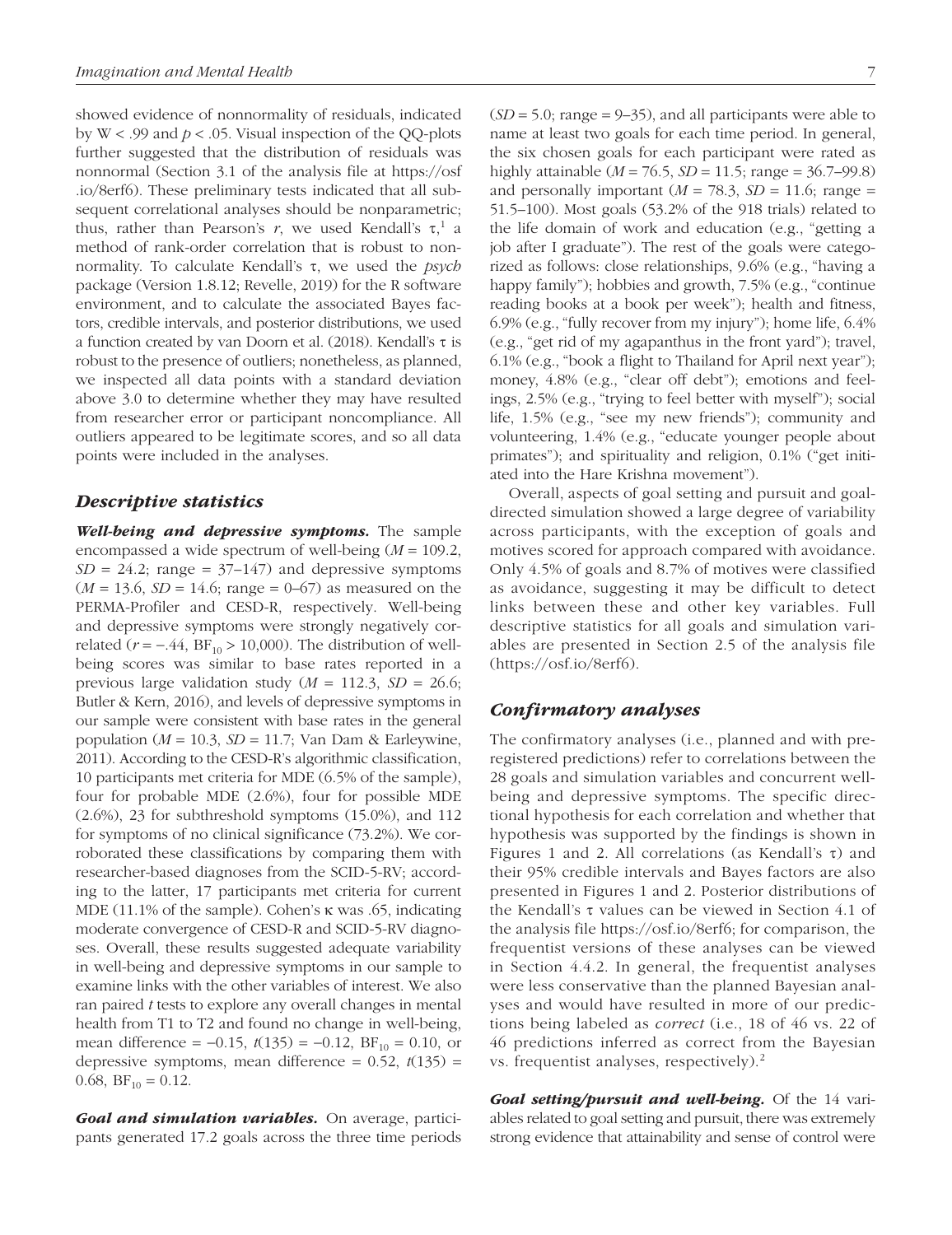|                                                  | Correlation With Well-Being (T1) |          |                  |           |                            |           |  |
|--------------------------------------------------|----------------------------------|----------|------------------|-----------|----------------------------|-----------|--|
| Variable (T1)                                    | <b>Effect Size</b>               | $\tau$   | 95% Crl          | $BF_{10}$ | <b>Prediction Correct?</b> |           |  |
| <b>Goal Setting and Pursuit</b>                  |                                  |          |                  |           |                            |           |  |
| Approach vs. Avoidance <sup>a</sup>              | بندح                             | $-0.07$  | $[-0.17, 0.04]$  | 0.35      | ↓                          | €         |  |
| Attainability <sup>a</sup>                       |                                  | $-$ 0.37 | [0.25, 0.45]     | >10,000   | Ŧ                          | 0         |  |
| Central to Identity <sup>a</sup>                 |                                  | 0.16     | [0.05, 0.26]     | 11.61     | ↓                          | O         |  |
| <b>Difficulty<sup>a</sup></b>                    |                                  | $-0.13$  | $[-0.23, -0.02]$ | 2.41      | J                          | €         |  |
| Expected Joy <sup>a</sup>                        | $\overline{\phantom{a}}$         | 0.20     | [0.09, 0.30]     | 156.19    |                            |           |  |
| Expected Sorrow <sup>a</sup>                     |                                  | 0.01     | $[-0.09, 0.12]$  | 0.16      |                            |           |  |
| Fluency                                          | ∸                                | 0.08     | $[-0.03, 0.18]$  | 0.44      |                            |           |  |
| Importance <sup>a</sup>                          | ;——                              | 0.14     | [0.03, 0.24]     | 4.10      |                            |           |  |
| Intrinsic vs. Extrinsic                          |                                  | 0.04     | $[-0.07, 0.14]$  | 0.20      | ↓                          | O         |  |
| Motives: Approach vs. Avoidance                  | كبدا                             | $-0.03$  | $[-0.14, 0.07]$  | 0.19      | ↓                          | O         |  |
| Motives: Autonomous vs. Controlled               | ∸                                | 0.09     | $[-0.02, 0.19]$  | 0.55      | ↓                          | €         |  |
| Number of Life Domains                           |                                  | $-0.05$  | $[-0.15, 0.05]$  | 0.24      | ↑                          | 0         |  |
| Sense of Control <sup>a</sup>                    |                                  | 0.25     | [0.14, 0.35]     | 6,297.54  | T                          | 0         |  |
| Specificity <sup>a</sup>                         |                                  | 0.13     | [0.02, 0.23]     | 2.65      | Ŧ                          | €         |  |
| <b>Goal-Directed Simulation</b>                  |                                  |          |                  |           |                            |           |  |
| Clarity <sup>a</sup>                             | $\overline{\phantom{0}}$         | 0.27     | [0.16, 0.36]     | >10,000   | Ŧ                          | O         |  |
| Detail <sup>a</sup>                              | $\overline{\phantom{a}}$         | 0.26     | [0.14, 0.35]     | 8,122.29  | Ŧ                          | 0         |  |
| Engagement (LIWC)                                | نص                               | $-0.08$  | $[-0.18, 0.02]$  | 0.47      | ↑                          | $\bullet$ |  |
| Fragmentation <sup>a</sup>                       | $\rightarrow$                    | $-0.13$  | $[-0.24, -0.03]$ | 3.08      | ↓                          | 0         |  |
| Negativity <sup>a</sup>                          |                                  | $-0.25$  | $[-0.35, -0.14]$ | 4,727.50  | ↓                          | 0         |  |
| Negativity (LIWC)                                |                                  | $-0.12$  | $[-0.23, -0.02]$ | 2.01      | ↓                          | ℯ         |  |
| <b>Outcome Focus</b>                             |                                  | $-0.02$  | $[-0.12, 0.09]$  | 0.17      |                            |           |  |
| Perspective: First vs. Third Person <sup>a</sup> |                                  | $-0.06$  | $[-0.17, 0.04]$  | 0.30      |                            | Ø         |  |
| Positivity <sup>a</sup>                          | $-\mathord{\dashrightarrow}$     | 0.28     | [0.16, 0.37]     | >10,000   |                            | V         |  |
| Positivity (LIWC)                                |                                  | 0.08     | $[-0.03, 0.18]$  | 0.41      |                            | €         |  |
| Process Focus                                    |                                  | 0.04     | $[-0.07, 0.14]$  | 0.20      | T                          | O         |  |
| Sensorialness (LIWC)                             |                                  | 0.02     | $[-0.08, 0.12]$  | 0.17      | T                          | O         |  |
| Spatial Coherence (LIWC)                         | ⊢                                | 0.09     | $[-0.02, 0.19]$  | 0.55      | T                          | €         |  |
| Vividness <sup>a</sup>                           | $\overline{\phantom{0}}$         | 0.22     | [0.10, 0.31]     | 370.41    | ↑                          | 0         |  |

Fig. 1. Correlations (as Kendall's τ) between the 28 goal and simulation variables (from the goal-directed simulation task) and concurrent well-being. Effect sizes and their 95% credible intervals (CrI) are shown as a forest plot, and the vertical dashed line represents τ = 0.0. Bayes factors (BF<sub>10</sub>) > 3 show evidence for an effect (in either direction);  $BF_{10} < 0.33$  show evidence for a null effect. The directions of preregistered predictions are depicted as arrows (up and green when positive; down and orange when negative), and dashes indicate variables for which no prediction was made. In the "Correct?" column, checkmark/tick icons represent correct predictions (evidence for an effect in the predicted direction), cross icons represent incorrect predictions (evidence for the opposite effect or the null), and question-mark icons represent insufficient evidence to draw a conclusion. Entries followed by a superscript a indicate self-report variables. LIWC = Linguistic Inquiry and Word Count.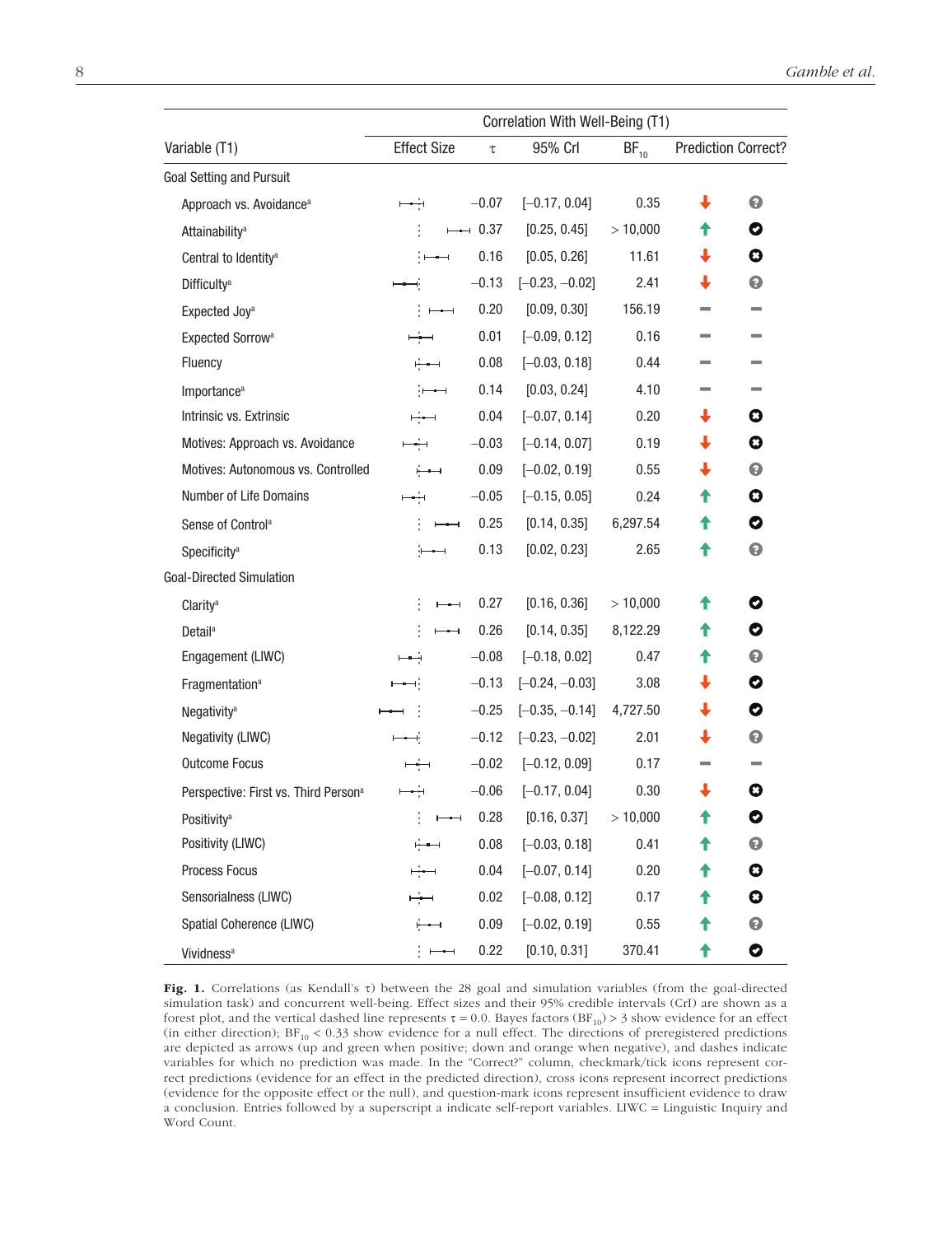|                                                  | Correlation With Depressive Symptoms (T1) |              |                  |           |                             |                          |  |
|--------------------------------------------------|-------------------------------------------|--------------|------------------|-----------|-----------------------------|--------------------------|--|
| Variable (T1)                                    | <b>Effect Size</b>                        | 95% Crl<br>τ |                  | $BF_{10}$ | <b>Prediction Correct?</b>  |                          |  |
| <b>Goal Setting and Pursuit</b>                  |                                           |              |                  |           |                             |                          |  |
| Approach vs. Avoidance                           | $\overline{\phantom{0}}$                  | 0.10         | $[-0.01, 0.20]$  | 0.77      | Ŧ                           | €                        |  |
| Attainability <sup>a</sup>                       |                                           | $-0.24$      | $[-0.33, -0.12]$ | 1,458.46  | ↓                           | 0                        |  |
| Central to Identity <sup>a</sup>                 |                                           | $-0.06$      | $[-0.17, 0.04]$  | 0.31      | ↑                           | O                        |  |
| <b>Difficulty<sup>a</sup></b>                    | $\frac{1}{2}$                             | 0.15         | $[-0.04, -0.25]$ | 7.65      | ↑                           | O                        |  |
| Expected Joy <sup>a</sup>                        |                                           | $-0.17$      | $[-0.27, -0.06]$ | 14.49     |                             |                          |  |
| Expected Sorrow <sup>a</sup>                     | بذر                                       | 0.02         | $[-0.08, 0.12]$  | 0.17      |                             |                          |  |
| Fluency                                          | صغص                                       | $-0.01$      | $[-0.11, 0.10]$  | 0.16      |                             |                          |  |
| Importance <sup>a</sup>                          | كبد                                       | $-0.03$      | $[-0.13, 0.08]$  | 0.18      | ▄                           | $\overline{\phantom{0}}$ |  |
| Intrinsic vs. Extrinsic                          |                                           | $-0.11$      | $[-0.22, -0.01]$ | 1.34      | Ŧ                           | €                        |  |
| Motives: Approach vs. Avoidance                  | $\overline{\phantom{0}}$                  | 0.09         | $[-0.02, 0.19]$  | 0.64      | ↑                           | €                        |  |
| Motives: Autonomous vs. Controlled               | ⊢                                         | $-0.15$      | $[-0.25, -0.04]$ | 5.47      | ↑                           | O                        |  |
| Number of Life Domains                           | $\overline{\phantom{a}}$                  | 0.16         | [0.04, 0.25]     | 8.48      | $\color{red} \blacklozenge$ | O                        |  |
| Sense of Control <sup>a</sup>                    |                                           | $-0.14$      | $[-0.24, -0.03]$ | 3.49      | ↓                           | O                        |  |
| Specificity                                      | بغص                                       | $-0.11$      | $[-0.12, 0.09]$  | 0.16      | ↓                           | 0                        |  |
| <b>Goal-Directed Simulation</b>                  |                                           |              |                  |           |                             |                          |  |
| Clarity <sup>a</sup>                             | ⊢⊷⊣∮                                      | $-0.15$      | [0.16, 0.36]     | 7.06      | ↓                           | 0                        |  |
| <b>Detail</b> <sup>a</sup>                       | $\longmapsto$                             | $-0.14$      | $[-0.24, -0.03]$ | 3.58      | $\color{red} \blacklozenge$ | 0                        |  |
| Engagement (LIWC)                                | ┆┝══┽                                     | 0.16         | [0.05, 0.26]     | 11.48     | ↓                           | O                        |  |
| Fragmentation <sup>a</sup>                       |                                           | 0.11         | [0.00, 0.21]     | 1.22      | ↟                           | €                        |  |
| Negativity <sup>a</sup>                          | $\overline{\phantom{a}}$                  | 0.17         | [0.06, 0.27]     | 24.35     | ↑                           | O                        |  |
| Negativity (LIWC)                                | ┆┝═══┽                                    | 0.17         | [0.06, 0.27]     | 16.61     | ↑                           | 0                        |  |
| <b>Outcome Focus</b>                             | $\overline{\phantom{a}}$                  | 0.11         | [0.00, 0.21]     | 1.03      | $\sim$                      |                          |  |
| Perspective: First vs. Third Person <sup>a</sup> | ÷                                         | 0.03         | $[-0.08, 0.13]$  | 0.18      | ₳                           | 0                        |  |
| Positivity <sup>a</sup>                          | نصصر                                      | $-0.14$      | $[-0.24, -0.03]$ | 3.68      | $\ddot{\phantom{0}}$        | 0                        |  |
| Positivity (LIWC)                                | بغضب                                      | 0.02         | $[-0.08, 0.13]$  | 0.17      | ↓                           | O                        |  |
| Process Focus                                    |                                           | $-0.16$      | $[-0.26, -0.05]$ | 8.51      | ↓                           | 0                        |  |
| Sensorialness (LIWC)                             | ⊢—                                        | 0.05         | $[-0.05, 0.16]$  | 0.26      |                             | O                        |  |
| Spatial Coherence (LIWC)                         | ∸                                         | $-0.02$      | $[-0.13, 0.08]$  | 0.17      | ┹                           | 0                        |  |
| Vividness <sup>a</sup>                           | $\longmapsto$                             | $-0.15$      | $[-0.25, -0.05]$ | 8.09      | ↓                           | 0                        |  |

Fig. 2. Correlations (as Kendall's  $\tau$ ) between the 28 goal and simulation variables (from the goal-directed simulation task) and depressive symptoms. Effect sizes and their 95% credible intervals (CrI) are shown as a forest plot, and the vertical dashed line represents  $\tau = 0.0$ . Bayes factors (BF<sub>10</sub>) > 3 show evidence for an effect (in either direction);  $BF_{10} < 0.33$  show evidence for a null effect. The directions of preregistered predictions are depicted as arrows (up and green when positive; down and orange when negative), and dashes indicate variables for which no prediction was made. In the "Correct?" column, checkmark/tick icons represent correct predictions (evidence for an effect in the predicted direction), cross icons represent incorrect predictions (evidence for the opposite effect or the null), and question-mark icons represent insufficient evidence to draw a conclusion. Entries followed by a superscript a indicate self-report variables. LIWC = Linguistic Inquiry and Word Count.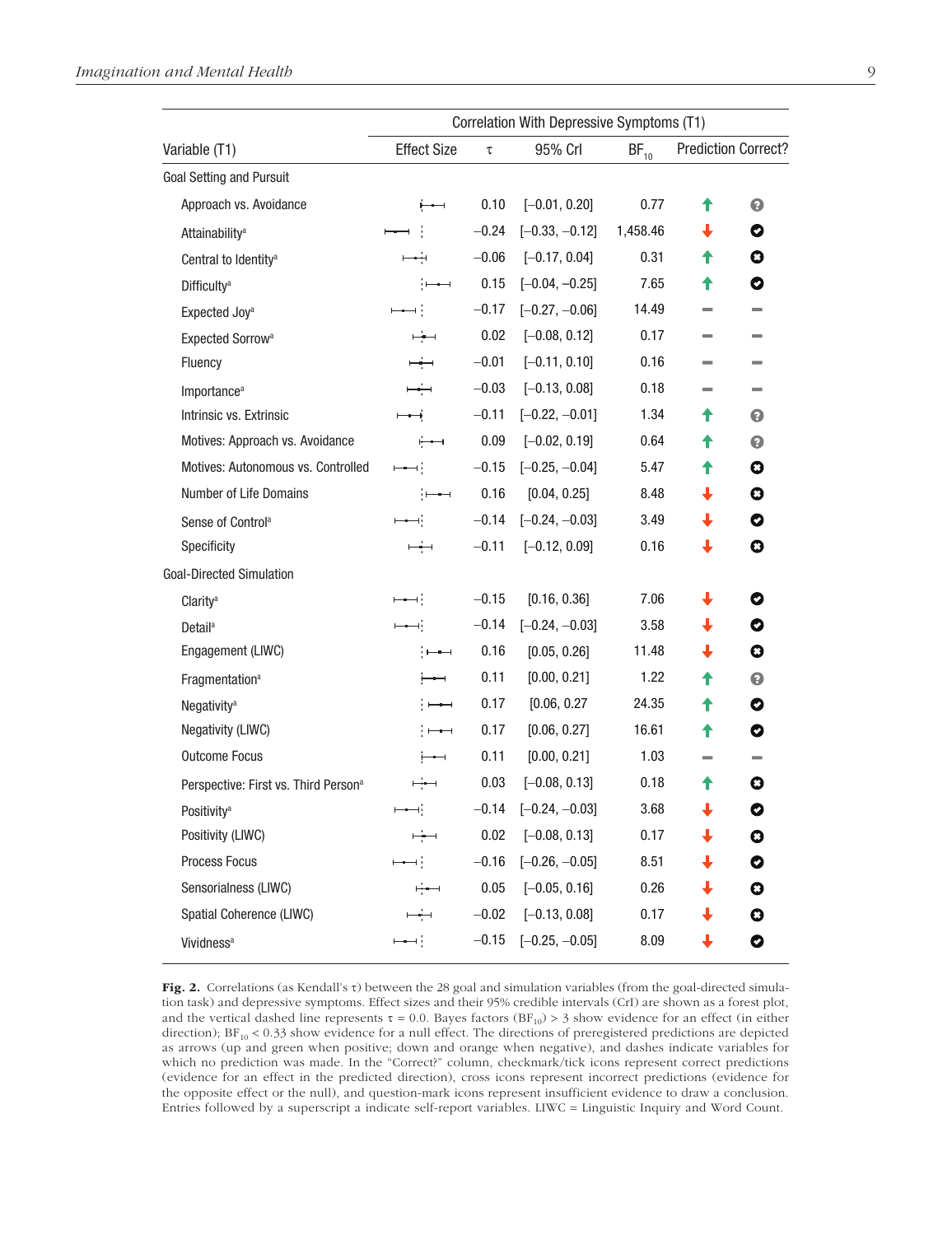positively correlated with well-being (in line with predictions), as was the level of joy expected from goal success (for which we had made no prediction). There was substantial evidence that the degree to which goals were central to participants' identity was positively correlated with well-being (we had predicted a negative correlation). Another six variables yielded substantial evidence for having no relationship with well-being, whereas the remaining four variables did not yield conclusive evidence either way (see Fig. 1). Overall, of the 10 directional hypotheses made regarding links between goal setting and pursuit and wellbeing, only two were correct (i.e., evidence for an effect in the predicted direction), five were incorrect (i.e., evidence for either the null or an effect in the opposite direction), and three were inconclusive (i.e., no substantial evidence either way).

#### *Goal setting/pursuit and depressive symptoms.*

There was extremely strong evidence for a negative correlation between depressive symptoms and attainability (as predicted) and strong evidence for a negative correlation between depressive symptoms and the level of joy expected from goal success (no prediction was made). In addition, there was substantial evidence for depressive symptoms being positively correlated with perceived goal difficulty (as predicted), number of life domains, and having more autonomous motives (for the latter two variables, we had predicted the opposite). There was substantial evidence for a negative correlation between sense of control and depressive symptoms (as expected). Five variables showed substantial evidence for no relationship with depressive symptoms, and the remaining three were inconclusive (see Fig. 2). Of the 10 directional hypotheses made regarding links between goal setting/pursuit and depressive symptoms, three were correct, four were incorrect, and three were inconclusive.

*Goal-directed simulation and well-being.* Of the 14 variables related to goal-directed simulation, there was extremely strong evidence that self-reported clarity, detail, vividness, and positivity were positively correlated with well-being and that negativity was inversely correlated with well-being (all as predicted). There was also substantial evidence that fragmentation was negatively correlated with well-being (as predicted). There was evidence for the absence of a relationship between wellbeing and four simulation variables, and evidence for the remaining four variables was inconclusive. Overall, of the 13 directional predictions made regarding goal-directed simulation and well-being, six were correct, three were incorrect, and four were inconclusive (see Fig. 1).

*Goal-directed simulation and depressive symp***toms.** There was strong evidence that negativity (as measured by both self-report and the LIWC) was positively correlated with depressive symptoms (as predicted). Unexpectedly, there was also strong evidence that engagement (as measured on the LIWC) was positively correlated with depressive symptoms; we had predicted the opposite effect. There was substantial evidence that the variables process focus, clarity, detail, vividness, and positivity were negatively correlated with depressive symptoms (as predicted). There was evidence for no relationship between depressive symptoms and perspective: first person compared with third person as well as the three other variables measured on the LIWC (positivity, sensorialness, and spatial coherence); we had predicted negative correlations. The two remaining variables, fragmentation and outcome focus, showed only inconclusive evidence. Of the 13 directional predictions made regarding goal-directed simulation and depressive symptoms, seven were correct, five were incorrect, and one was inconclusive (see Fig. 2).

# *Exploratory analyses*

*Clinical levels of depressive symptoms.* We aimed to determine whether the observed effects relating to depressive symptoms were generalizable beyond normal-range mood disturbance. In other words, did these correlational effects also manifest as categorical differences between participants with clinical levels of depressive symptoms and those with no clinical symptoms? We ran two-sample *t* tests comparing scores on all goal setting and simulation variables in participants who met criteria for current, probable, or possible MDE  $(n = 18)$  and those who scored below subthreshold depressive symptoms (*n* = 112) on the CESD-R. Overall, the pattern of effects was very similar to the correlations reported above; results of the *t* tests are shown in Section 5.4 of the analysis file (<https://osf.io/8erf6>). Note that expected joy was extremely reduced in participants with clinical levels of depressive symptoms compared with participants with no clinical symptoms (Hedges's  $g = 1.27$ ,  $BF_{10} = 7,610.52$ ), as was the clarity and positivity of simulations (*g* = 1.10,  $BF_{10} = 654.79$  and  $g = 1.07$ ,  $BF_{10} = 452.38$ , respectively), and the frequency of negative words in simulations was greatly heightened ( $g = 1.23$ ,  $BF_{10} = 4,708.21$ ).

*Factor analysis.* We next explored whether aspects of goals and simulation at T1 predicted goal progress and mental health at a 2-month follow-up (T2). With so many variables, it was impractical to run these analyses on every aspect separately (potentially 84 analyses), so we reduced the dimensionality of variables via Bayesian exploratory factor analysis (BEFA; Conti et al., 2014). This method also allowed us to explore whether aspects of goal setting/ pursuit and goal-directed simulation might be more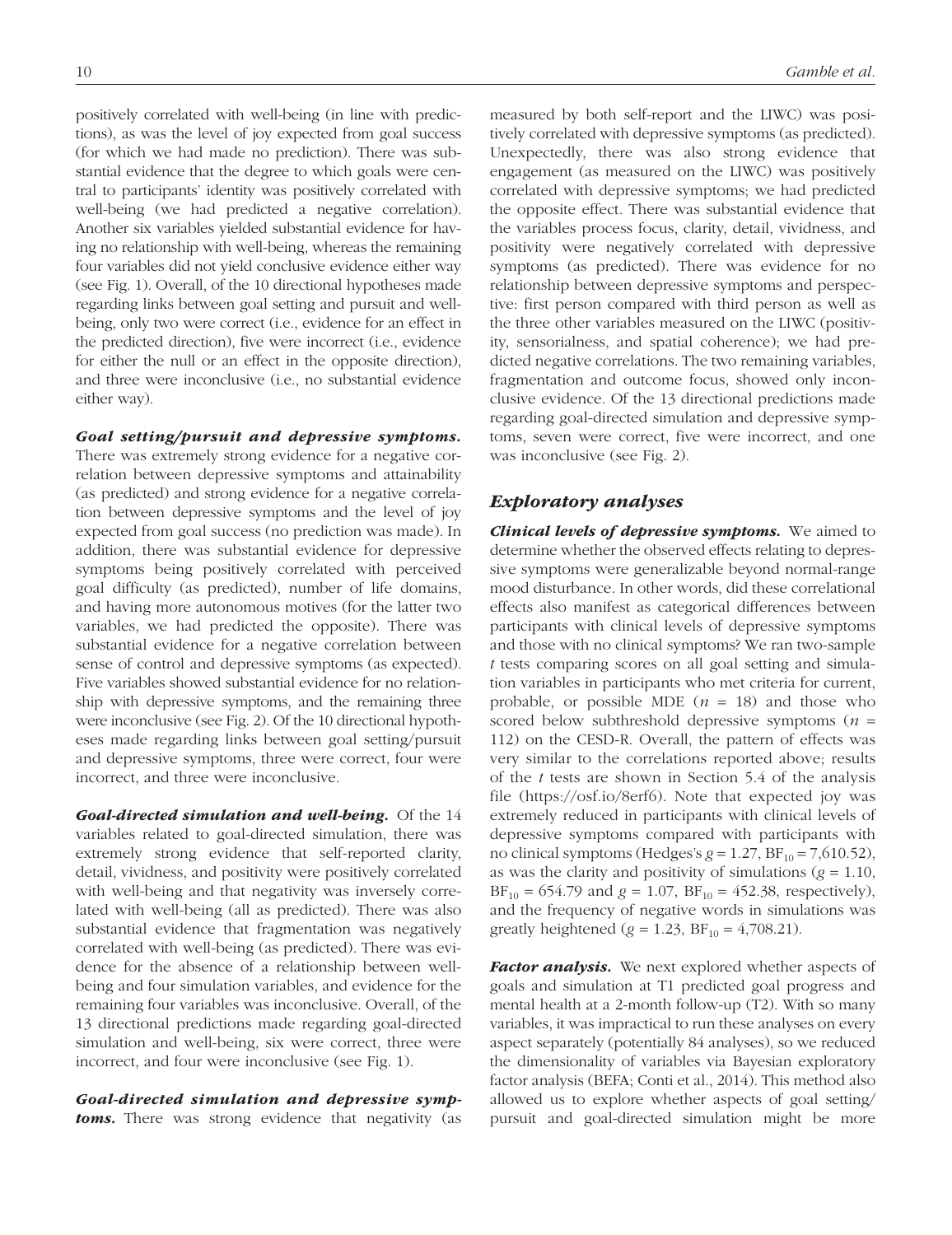

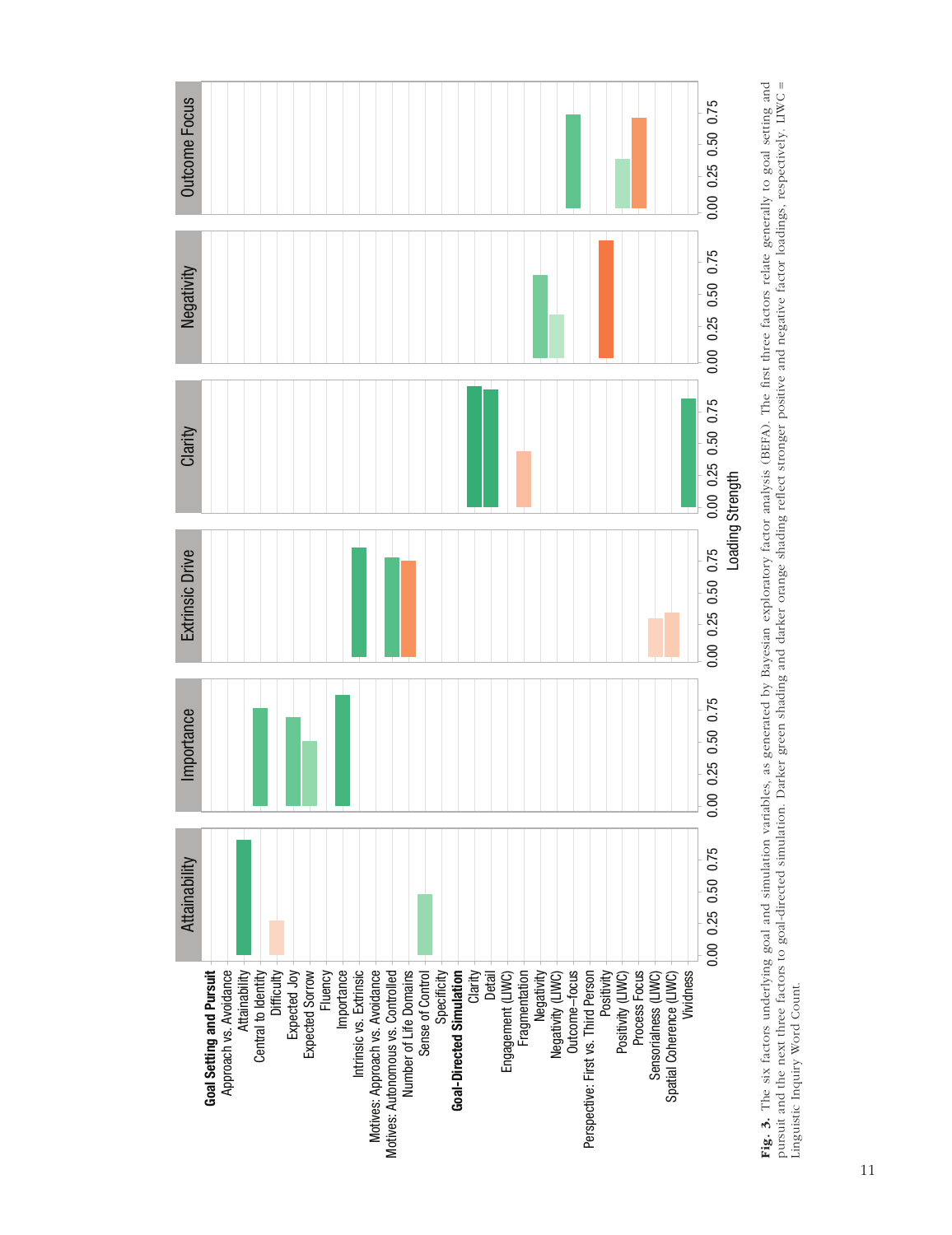parsimoniously explained by broader underlying factors. For example, *detail* and *vividness* have often been used interchangeably in studies of simulation (for a meta-analysis, see Gamble et al., 2019), although we are not aware of any empirical justification to do so, and it is unknown how closely these terms relate to other concepts, such as *fragmentation*. We reasoned that such variables might be explained by a broader underlying factor reflecting the "clarity" of simulations.

We used BEFA because it has been shown to vastly outperform traditional methods of factor analysis (Conti et al., 2014). BEFA uses Markov chain Monte Carlo via the Metropolis-Hastings algorithm to simultaneously estimate the latent factor structure, the allocation of variables to factors, and the factor loadings. The model is dedicated (i.e., each variable loads on to only one factor), and factors are allowed to correlate. BEFA was run using the *BayesFM* package (Version 0.1.2; Piatek, 2017) for the R software environment, which requires the specification of a number of prior parameters relating to, for example, plausible values for the number of factors (*K*) and correlations between the factors (Section 5.1.2 of the analysis file: [https://osf.io/8erf6;](https://osf.io/8erf6) see *BayesFM* package documentation for the equations for each parameter). Note that the prior specification can have a substantial impact on the factor structure revealed (Conti et al., 2014); we simulated plausible prior distributions using built-in functions in the *BayesFM* package, according to the number of manifest variables included  $(n = 28)$  and a specified maximum number of latent factors (maximum  $K = 8$ ). The sampler was run for 100,000 iterations (40,000 burn-in). A clear six-factor solution emerged  $(K = 6;$  probability = .93), with a Metropolis-Hastings acceptance rate of .36. Although the most likely identification matrix had only a low posterior probability of .05 (relative to all possible models visited by the sampler), the next nine most likely models revealed similar solutions, with all suggesting six factors.

The first three factors related to goal setting and pursuit (see Fig. 3) and were labeled and interpreted as follows. Attainability reflected the perceived likelihood of goal achievement and sense of control over the outcome of goals. Importance reflected the extent to which goals were important and central to participants' identity as well as the likely impact of goal achievement in terms of expected joy or sorrow. Extrinsic Drive represented the extent to which goals were externally focused (rather than intrinsically rewarding) and motived by controlled reasons rather than autonomous reasons. This factor also included the extent to which a participant's goals spanned only a narrow variety of life domains, reflecting that many individuals who cited work/education goals scored low on number of life domains and high on extrinsic focus. The Extrinsic Drive factor also had small loadings from two simulation variables as measured on the LIWC: sensorialness and spatial coherence; that is, extrinsic goals were linked to simulations that contained fewer sensory words (related to seeing, hearing, feeling) and spacerelated words (e.g., up, down, left, right).

The next three factors related to the process of goaldirected simulation. As expected, detail, vividness, clarity, and (to a lesser extent) fragmentation of simulations loaded onto a single factor, which we labeled as Clarity. Self-rated negativity and (inversely) positivity of simulations and negativity measured on the LIWC loaded onto a factor that we labeled Negativity. Finally, the extent to which simulations were process and outcome focused loaded (inversely) onto a factor that we labeled Outcome Focus. Positivity measured on the LIWC also loaded onto this factor, indicating that outcome-focused simulations typically contained more positive words. Having reduced the dimensionality of goal and simulation variables at T1 to six interpretable factors, we next explored their links with mental health and goal progress at a 2-month follow-up.

#### *Which factors predict later functional outcomes?*

We first ran exploratory correlational analyses between the six goals and simulation factors at T1 and mental health and goal progress at T2 (i.e., 2 months later; see Section 5.2 of [https://osf.io/8erf6\)](https://osf.io/8erf6). In general, higher attainability and importance of goals and higher clarity and lower negativity of simulations at T1 were strongly associated with higher well-being, lower depressive symptoms, and greater goal progress at T2. There was inconclusive evidence or evidence in favor of the null for associations with extrinsic drive of goals and the outcome focus of simulations. Nonetheless, these relationships may have been partly confounded by strong associations of these variables with baseline mental health scores. To account for this, we ran exploratory regression analyses to examine which factors of goals and simulation predicted T2 outcomes over and above mental health at T1.

The regressionBF function of the *BayesFactor* package (Version 0.9.12-4.2; Morey, 2018) was used to identify the best regression models (i.e., those with the highest  $BF_{10}$ ) predicting well-being, depressive symptoms, and goal progress at T2 from all possible combinations of T1 predictors (see Section 5.3 of the analysis file for more detail; [https://osf.io/8erf6\)](https://osf.io/8erf6). Results are shown in Table 1. There was very strong evidence that lower negativity (and higher positivity) of goal simulations was predictive of well-being at T2 even after controlling for well-being at T1, and together, these variables accounted for 73% of the variance in T2 wellbeing. Depressive symptoms at T2 were best accounted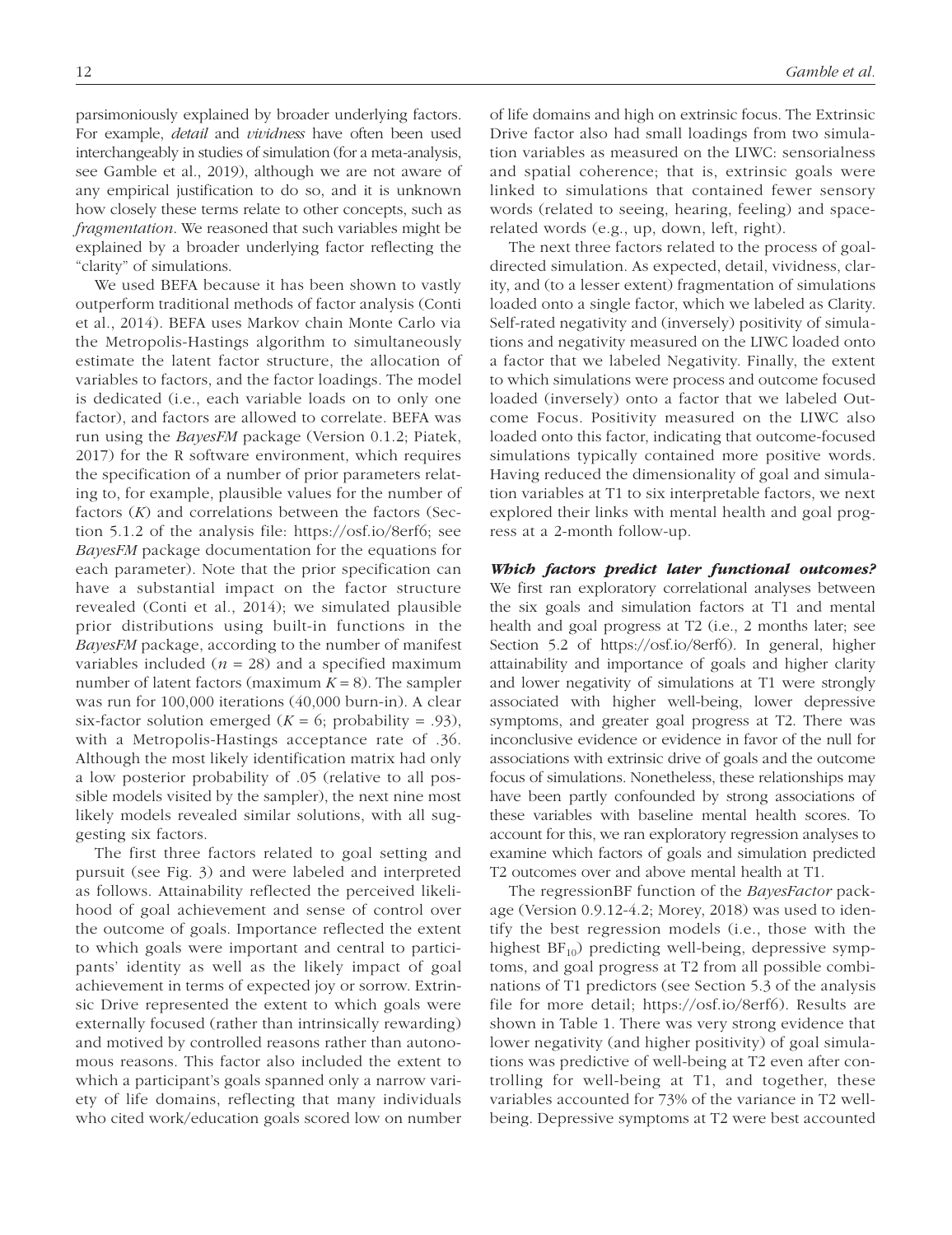| Dependent variable (T2) and<br>predictor variable (T1) | β       | <i>SD</i> | $BF_{10}$<br>predictor | Adjusted<br>$R^2$ | $BF_{10}$<br>model |
|--------------------------------------------------------|---------|-----------|------------------------|-------------------|--------------------|
| Well-being                                             |         |           |                        |                   |                    |
| Well-being                                             | 0.75    | 0.05      | > 10,000               | .73               | > 10,000           |
| Factor 5: Negativity of simulations                    | $-0.18$ | 0.05      | 37.31                  |                   |                    |
| Depressive symptoms                                    |         |           |                        |                   |                    |
| Depressive symptoms                                    | 0.64    | 0.07      | > 10,000               | .60               | > 10,000           |
| Well-being                                             | $-0.20$ | 0.07      | 3.40                   |                   |                    |
| Goal progress                                          |         |           |                        |                   |                    |
| Well-being                                             | 0.32    | 0.08      | 140.19                 | .28               | > 10,000           |
| Factor 1: Attainability of goals                       | 0.27    | 0.09      | 18.94                  |                   |                    |

Table 1. Best Regression Models Predicting Mental Health and Goal Progress at Time 2 From Mental Health and Goals/Simulation Factors at Time 1

Note: The "best" models are those with the highest Bayes factor  $(BF_{10})$  identified via exploratory analysis of all possible regression models (i.e., all possible combinations of predictor variables). The  $BF<sub>10</sub>$  predictor column shows improvement in evidence relative to a model without that predictor. The  $BF_{10}$  model column shows improvement in evidence relative to an intercept-only model. T1 = Time 1;  $T2 = Time 2$ .

for simply by mental health scores at T1. Goal progress at T2 was best predicted by well-being at T1 and the perceived attainability of goals at T1.

# **Discussion**

To our knowledge, this study is the first detailed assessment of goal-directed imagination and its links to mental health. In a community sample, we found strong associations between many aspects of goal setting and imagination and well-being and depressive symptoms. Effects were evident whether examining depressive symptoms correlationally or when comparing individuals with clinical levels of depressive symptoms with individuals with symptoms of no clinical significance. We also found a number of null and unexpected effects that, in some cases, ran counter to theory or prior findings. Furthermore, we explored the broader factors that may underlie goal setting/pursuit and goal-directed simulation and found that some of these factors predicted goal progress and mental health at a 2-month follow-up over and above baseline mental health. These findings may have implications for the design of goaland imagery-based interventions to reduce depressive symptoms or increase positive aspects of functioning. We first discuss the findings related to goal setting and pursuit before turning to goal-directed imagination.

### *Goal setting and pursuit*

In terms of goal setting and pursuit, some of the strongest links with mental health were higher perceived attainability, sense of control, and lower expected difficulty in achieving one's goals. These results were generally as predicted and align well with prominent theories of well-being and depression. For example, Seligman's (2011) PERMA model includes feeling a sense of attainment or mastery over one's goals as a core aspect of well-being. Likewise, Bandura (2009) argued that perceived self-efficacy—which partly reflects people's belief in their ability to attain goals—is crucial to engaging in rewarding behaviors and thus to emotional well-being: "Unless people believe they can produce desired effects by their actions, they have little incentive to undertake activities or to persevere in the face of difficulties" (p. 1534). Perceived goal attainability was indeed the strongest predictor of later goal progress. On the negative side of mental health, depression has also long been associated with a perceived lack of control over one's surroundings (i.e., the learned helplessness model of depression; Abramson et al., 1978). Viewing goals as unattainable and out of one's control may be a key maintenance factor in depression whereby individuals avoid activities that could lead to positive emotions (e.g., exercise; Hopko & Mullane, 2008).

We had made no prediction about expected joy (from goal attainment) and sorrow (from failure) and links to mental health given some apparently mixed prior findings. For example, Street (2002) proposed that depression is associated with conditional goal setting whereby future happiness is seen as contingent on reaching important goals. On the other hand, another body of work suggests that a core feature of depression is an absence of positive expectancies such that depressed people would predict experiencing less joy upon reaching their goals (reviewed in Roepke & Seligman, 2016). Our findings indicated that higher depressive symptoms and lower well-being were related to lower expected joy (and not at all to expected sorrow), which aligns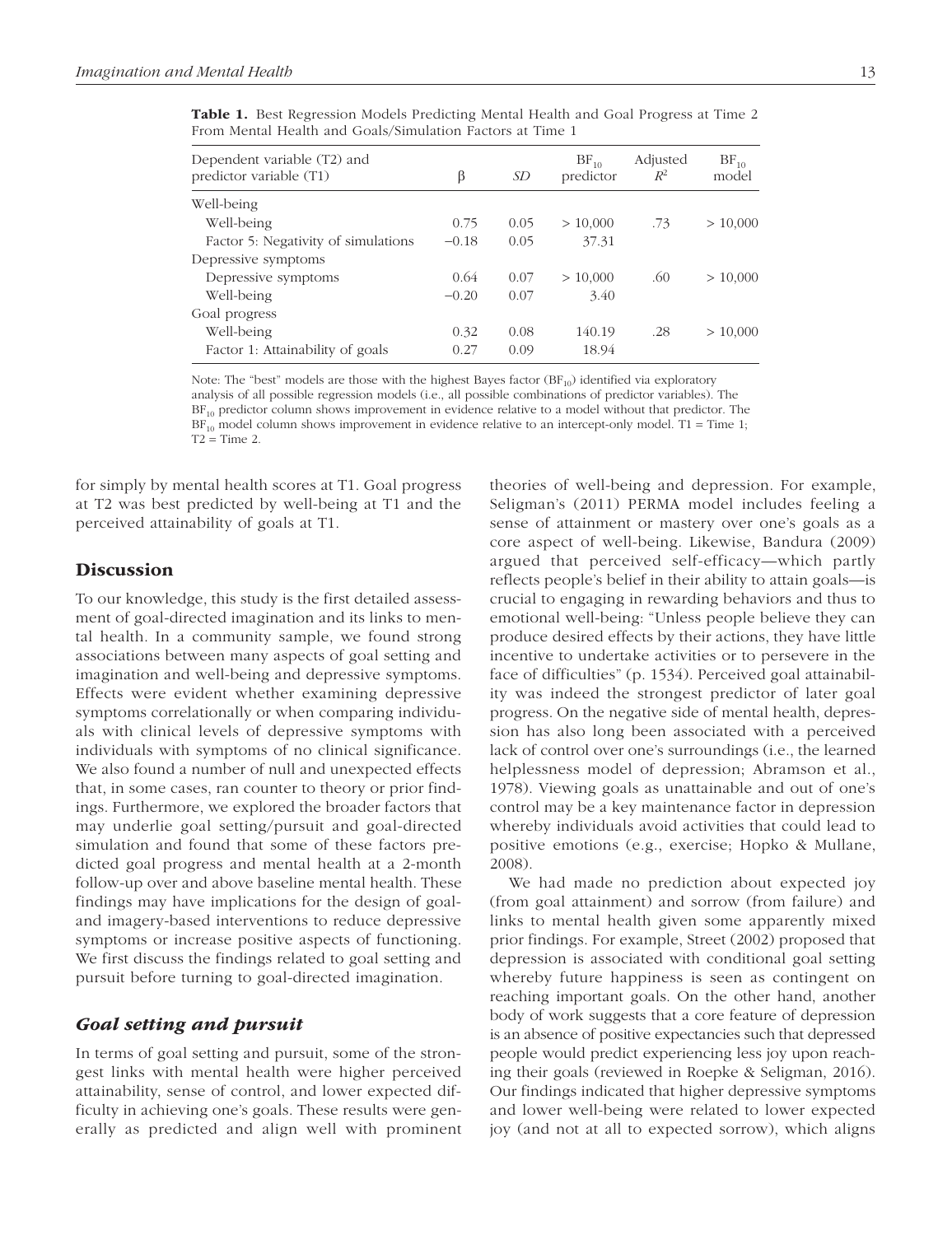with the theory that depression is characterized by a deficit in positive prospection rather than conditional goal setting.

Considering the notion of conditional goal setting (Street, 2002), we had also predicted that depressive symptoms would be linked to having goals that were more central to a participant's sense of identity—given that their goals might be seen as the key to a future happy life. However, we found no relation between depressive symptoms and centrality to identity; the latter was, in fact, associated with higher well-being. Thus, although it is possible that some depressed participants expect to reach happiness if they succeed in their goals, the more general trend seems to be that depressive symptoms are linked to lower expected joy and to viewing one's goals as less central to one's sense of identity. Individuals who rated their goals as more important to them also tended to report greater progress on those goals 2 months later.

The *why* of goals—whether autonomously motivated and intrinsically rewarding or driven by some extrinsic pressure—generally showed weaker links to mental health. Counter to predictions, pursuing more autonomously motivated goals was not associated with wellbeing and was weakly correlated with higher depressive symptoms. This result is surprising in the context of self-determination theory, which posits that goals pursued for their own sake should naturally bring one closer to a sense of autonomy and thus confer a greater well-being benefit (Ryan & Deci, 2000). Our finding may have been confounded by a third variable: Goals that were less autonomously motivated also happened to be viewed as more attainable; as described above, attainability was strongly associated with lower depressive symptoms.

Autonomously motivated and intrinsically rewarding goals also tended to span a wider variety of life domains; these three variables loaded onto a single broader factor (labeled as External Drive; see Fig. 3). Surprisingly, having goals across a wider variety of life domains was not related to well-being and was related to higher depressive symptoms. We had predicted the opposite given previous findings that having few and unvaried goals is a cognitive vulnerability factor for depression (Champion & Power, 1995). Again, this association may have been confounded by attainability; having goals across fewer life domains was also linked to higher attainability, which was correlated with lower depressive symptoms.

Unexpectedly, we found substantial evidence that the specificity of goals was not related to depressive symptoms. Higher specificity did show a small positive correlation with well-being, but the evidence was not strong enough to conclude the presence of an effect. In previous research, the "macro-level" specificity of future thinking (i.e., at the level of the event or goal itself) generally shows small but robust inverse correlations with depressive symptoms (Gamble et al., 2019). What, then, could explain our null finding? The scoring of specificity in this study, although showing moderate interrater reliability, was nevertheless the least reliable of our researcher-rated variables; Cohen's κ was .66, slightly lower than the score of .78 reported in the original study (Dickson & MacLeod, 2004b). Perhaps our null finding was due to measurement imprecision (and thus low power) rather than a true null effect. Whether the specificity of personal goals is truly reduced in depression remains an open question for future research.

We also did not find the expected effects for goals and motives scored for approach compared with avoidance; there was no substantial evidence that these variables were linked to mental health. These results are surprising in the context of many previous studies that have shown that the frequency of approach compared with avoidance is associated with both well-being and depression (reviewed in MacLeod, 2017). It is difficult to explain why we did not replicate these findings. The proportions of avoidance goals and motives that participants reported were very small (4.5% and 8.7%, respectively), suggesting that, in general, people set goals to move toward something positive rather than away from something negative. Perhaps there was not enough variability in approach goals compared with avoidance goals and motives to detect relationships with mental health. Given substantial prior evidence of the importance of goal framing, we do not suggest that the approach compared with avoidance distinction is unrelated to mental health, although perhaps the magnitude of the effects is smaller than previously thought.

# *Goal-directed simulation*

In terms of goal-directed simulation, variables reflecting the emotional valence of episodic simulation showed some of the strongest links with mental health. As predicted, higher depressive symptoms and lower wellbeing were associated with simulations self-rated as less positive and more negative. Higher depressive symptoms were also associated with negativity as measured by the number of negative words generated (according to the LIWC). Our predictions were based on previous findings that people with depression often experience both a lack of positive mental imagery and an excess of negative intrusive mental imagery (Holmes et al., 2016). We suspected these processes would also plausibly occur during the imagining of one's goals, and the results supported this view. Our findings also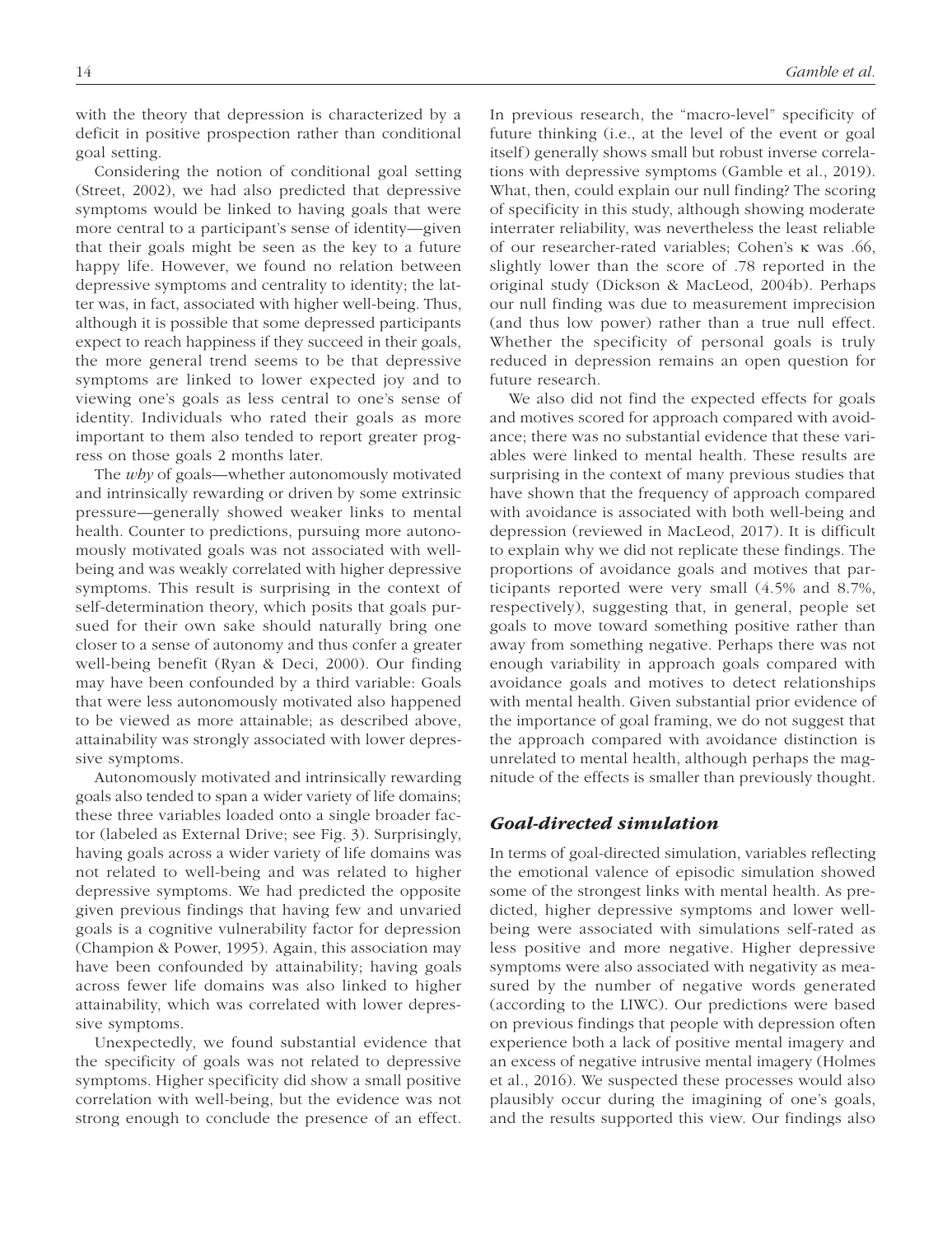highlight that the relationship between emotional valence and depression may depend on the mode of prospection under investigation (Szpunar et al., 2014). When setting goals (i.e., the *intention* mode of prospection), depression seems to be characterized by a marked lack of positive expectancies but not an increase in negative expectancies. However, when it comes to the *simulation* mode of prospection, depression seems to feature not only a deficit in positive future imagery but also an increase in negative future imagery (Holmes et al., 2016). Emotional valence of simulations also appears to be particularly important in the context of predicting mental health over time, given that the Negativity factor was a strong predictor of later well-being even after covarying for baseline mental health. That imagining a more negative (and less positive) future actually predicts later decreased well-being underscores this process as a potential intervention target.

As predicted, higher well-being and lower depressive symptoms were correlated with greater clarity, vividness, and detail (although the association between detail and depressive symptoms did not quite reach the threshold for substantial evidence). The magnitude of these effects was almost identical to that estimated in our recent meta-analysis on the specificity of future thinking in depression (Gamble et al., 2019). Evidence for the fragmentation of simulations was inconclusive despite small correlations in the predicted directions. As expected, fragmentation was also correlated (moderately) with clarity, detail, and vividness; these variables loaded onto the same broader factor that we labeled as Clarity. Individuals who scored highly on this factor tended to report making greater progress on their goals over time. This finding aligns with existing work on the importance of mental imagery and episodic simulation for functioning in general (e.g., Holmes & Mathews, 2010; Schacter, 2012) and maps well onto three recent experimental studies that showed generating vivid imagery of the future can increase engagement, anticipatory pleasure, motivation, and actual completion of goals (Hallford et al., 2019; Renner et al., 2017, 2019).

In addition to these quantitative results on clarity, we note some anecdotal findings that give a window into the subjective experience of goal-directed simulation. One participant, who met criteria for a current MDE, expressed how difficult it was to imagine a clear future and speculated that this might affect goal setting itself: "Everything is just so blurred, it's just like blackness. . . . That's probably why I don't set goals—because I don't see anything." Another participant, who did not have depression but went on to experience a substantial drop in well-being, conveyed a similar idea: "It's just like blank. It's so weird. It's just like gray. And I'm struggling to get beyond my current reality. Like I can't imagine being or feeling different than I do now." For these individuals, struggling to see a clear future seemed to have a notable impact on their everyday functioning.

Surprisingly, the perspective adopted during simulation—whether from a field (first person) or observer (third person) viewpoint—was not related to mental health. Prior studies have shown that people with depression are more likely than healthy control subjects to experience mental imagery from an observer perspective (Holmes et al., 2016). Adopting an observer perspective may reflect psychological distancing, which can downregulate distress associated with negative imagery (e.g., Williams & Moulds, 2008) but can also mitigate the beneficial effects of positive imagery (e.g., Lemogne et al., 2006). Most prior studies on perspective-taking in depression have focused on memories, but Hallford (2019) also found that dysphoric individuals (compared with control participants) reported a greater frequency of the observer perspective during future thinking; there was, however, no group differences in field perspective. Perhaps the unexpected null finding in the present study can be partly explained by methodological differences. We used a single item to assess perspective, with field versus observer options presented at either end of a single scale, whereas Hallford used separate items to assess each perspective. That he found group differences in the frequency of observer perspective but not field perspective suggests these may be distinct dimensions of simulation rather than opposing ends of the same spectrum. If so, individual differences in perspective may not have been adequately captured by our single-item measure.

Our predictions regarding the focus of goal-directed simulation (i.e., whether on the process or outcome) were partially supported. We had predicted that higher well-being and lower depressive symptoms would be correlated with a tendency to focus on the steps leading to goal attainment (i.e., the process) given the many reported benefits of simulation when used for planning and problem-solving, including on mental health (reviewed in Bulley & Irish, 2018). We found that greater process focus was indeed correlated with lower depressive symptoms, although it was not related to well-being. We had made no prediction regarding outcome focus and mental health, considering what we saw as some mixed prior findings. For example, although some studies have reported that outcome simulations (or related positive fantasies) are associated with poorer affect regulation (Taylor et al., 1998) and an increase in depressive symptoms over time (Oettingen et al., 2016), others have suggested that imagining positive future events may boost motivation for rewarding activities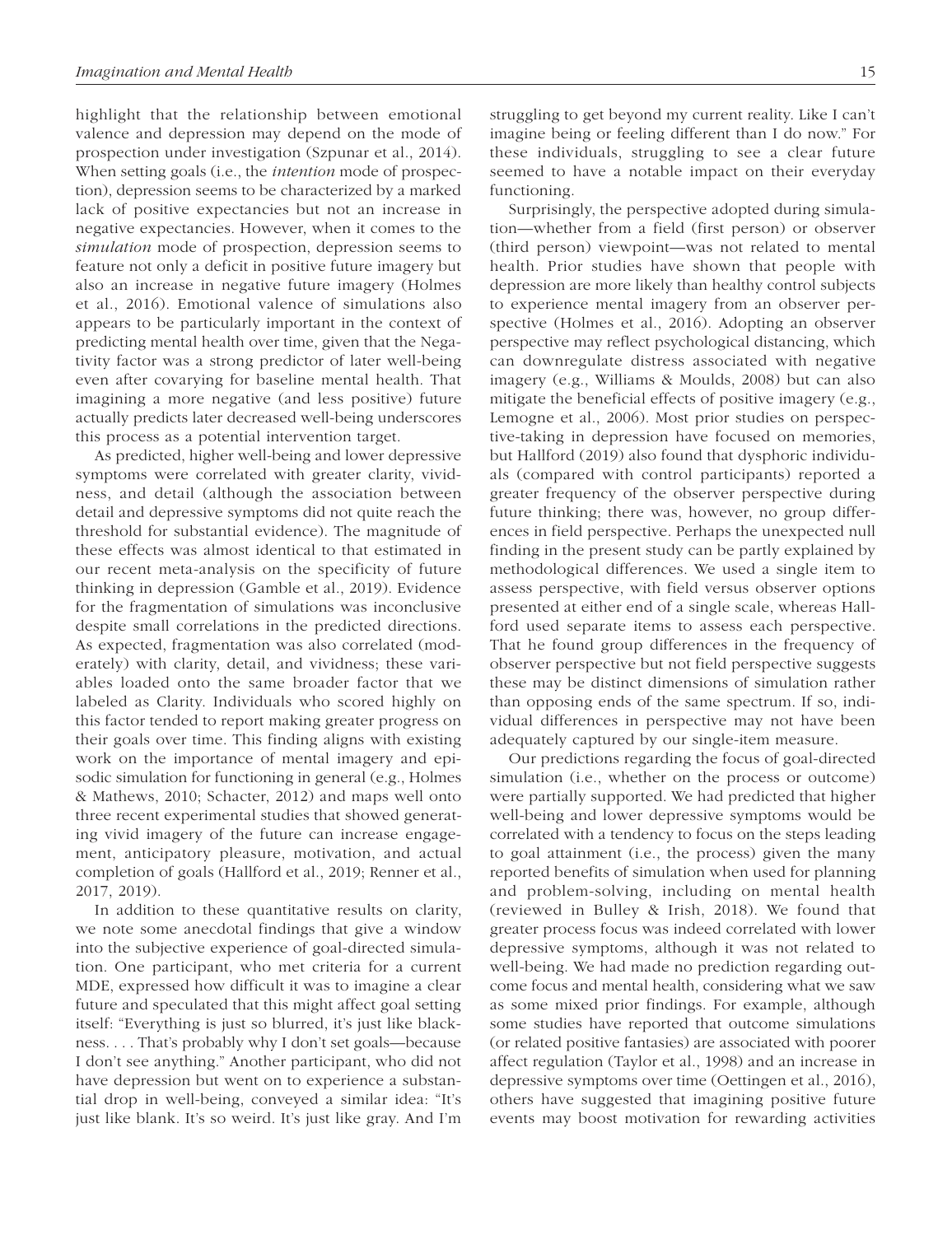(Renner et al., 2019). Our results showed no substantial evidence for a link between outcome focus and mental health—perhaps reflecting a middle ground between prior findings. Envisioning a positive outcome may boost motivation in some individuals and for some goals but for others, might cross over into fantasy and even demotivation; a combination of these factors could plausibly have produced the overall null effect reported here. We note also that the way in which imagery was generated differed across previous studies: Whereas Oettingen et al. (2016) examined longer, spontaneous responses to open-ended scenarios, Renner et al. (2019) had participants generate brief flashes of clearly specified goal-directed behavior. Future research could help to determine the optimal timing and focus of goaldirected simulations to boost motivation.

In general, simulation variables as measured objectively by the LIWC were not as strongly related to mental health as we had expected given that microlevel measures of simulation (i.e., at the level of individual words) have been linked to depression (e.g., Hach et al., 2016). For example, we did not find evidence that depressive symptoms or well-being were correlated with sensory and space-related words in simulations. It is difficult to explain why we did not replicate prior findings, but the discrepancy could be due to any number of methodological differences. For example, Hach et al. (2016) required participants to imagine future events related to nonpersonalized prompts (e.g., "on the motorway") rather than personal goals; perhaps the former is more difficult, revealing more a more obvious distinction between depressed people and control participants.

We had also expected higher well-being and lower depressive symptoms to correlate with greater engagement in simulation, measured as the number of presentfocused words (by the LIWC). The use of the present tense during remembering (e.g., "I see the smoke" vs. "I saw the smoke") may indicate a stronger sense of reexperiencing (Park et al., 2011)—an effect that we expected would extend to *pre*experiencing. Surprisingly, we found that a higher frequency of presentfocused words was associated with higher depressive symptoms. Although this finding may suggest (counterintuitively) that depressed people are more engaged during simulation, such a conclusion would not fit well with our other results (e.g., that depression is associated with reduced clarity). On reflection, we think present-focused words as categorized by the LIWC may not tap into engagement as expected but may sometimes reflect more abstract and metacognitive statements during simulation. For example, a participant who states, "I don't know. I can't imagine much at all—it is not very clear," would potentially score highly

on engagement when defined as present-focused words (Pennebaker et al., 2015).

# *Limitations and future directions*

We believe the current study provides valuable insights into the little studied process of goal-directed imagination and its links to mental health. There are, however, some limitations of the study to bear in mind. First, although our participants spanned a wide spectrum of well-being and depressive symptoms, a relatively small proportion of the sample met criteria for MDE. Thus, inferences from our study may not necessarily extend to individuals with the most severe and chronic depression. Even so, a similar pattern of effects emerged whether assessing depressive symptoms correlationally throughout the sample or comparing individuals with clinical levels of depressive symptoms with individuals with symptoms of no clinical significance. This indicates some generalizability of the findings beyond normalrange mood disturbance. Second, although our sample was diverse in terms of ethnicity and country of origin, it was by and large a sample of young and highly educated adults; it is unknown whether the findings would generalize to other demographics. Third, despite our attempts to be as comprehensive as possible in the assessment of goal setting and simulation, there are countless more aspects of these processes that could be examined; for instance, the extent to which goal-directed simulation contains intrusive images may be heightened in depression (Holmes et al., 2016). Fourth, it is unknown to what extent goal-directed simulation during the labbased task resembles that during everyday life. We aimed for simulation to reflect real life by having participants imagine their own goals, but ecological validity could be further examined via methods such as experience sampling (e.g., Andrews-Hanna et al., 2013).

Finally, given that our aim was to assess individual differences, the study design was correlational; we cannot conclude that manipulating aspects of goal setting and simulation would lead to changes in mental health. Nonetheless, correlational and longitudinal evidence often serves as a basis for future intervention studies by highlighting potential targets for manipulation. Evidence has emerged, for example, that engaging in positive imagery of the future can enhance behavioral activation in depression (Renner et al., 2017). The current study complements such findings by highlighting additional variables that seem to be important for functioning such as confidence in goal attainability, expected joy, and the clarity of goal-directed simulations.

In a topic as broad as imagination and mental health, there are, of course, myriad more questions to be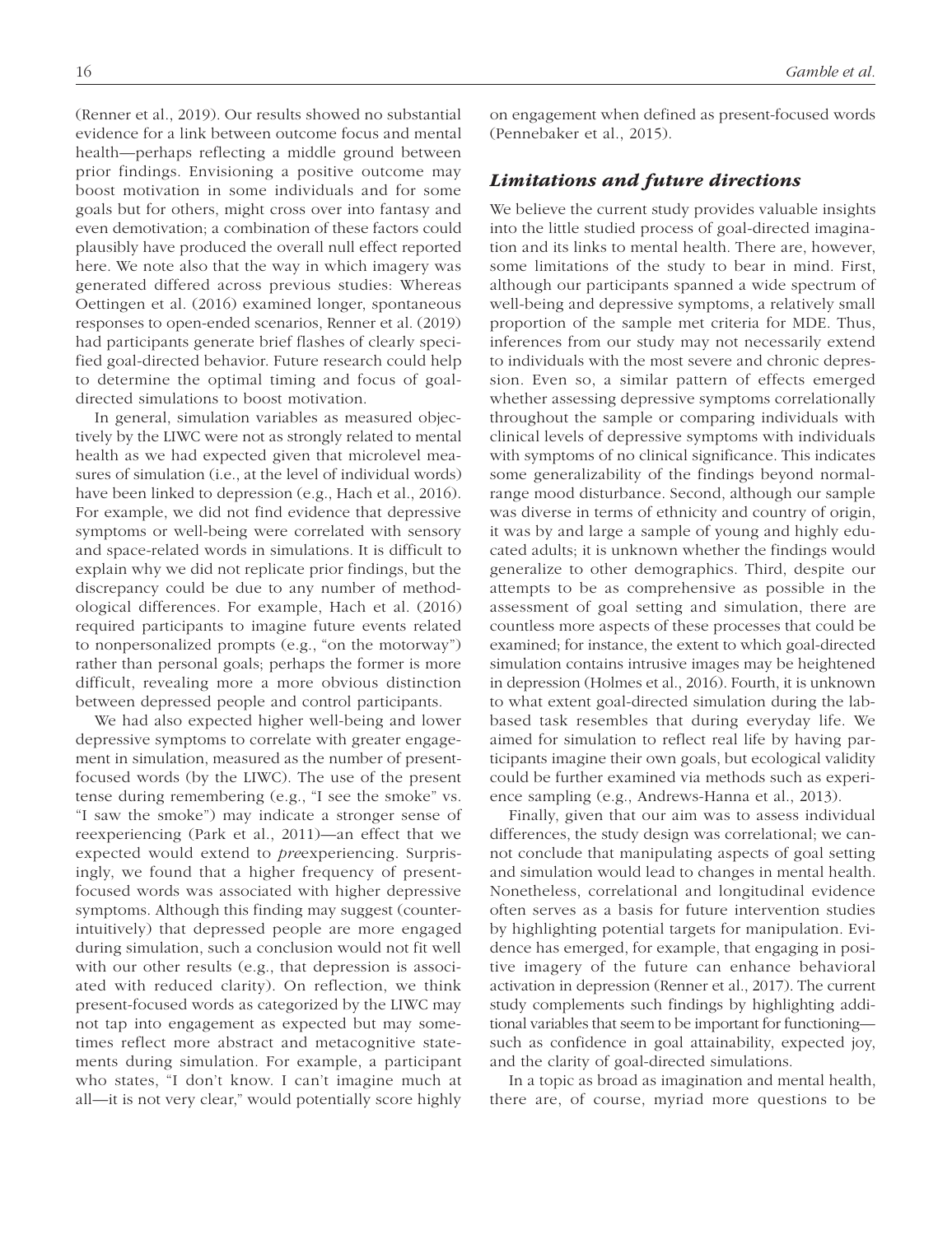addressed. By making our data openly available, we hope to facilitate future investigations into questions that fall beyond the scope of the present article. For instance, how does goal setting and simulation relate to other aspects of mental health such as anxiety? Is mental health more strongly linked to the setting and simulation of short-term, medium-term, or long-term goals? And how are goal setting and simulation related to other participant characteristics, such as gender, age, or history of depression, or to antidepressant medication? These are just some of the questions that can be explored using the available data set.

# *Conclusion*

This study underscores the intimate links between aspects of goal-directed simulation and mental health both concurrently and over time—and demonstrates the utility and ecological validity of adopting a theoretical framework that investigates multiple aspects of prospection (Szpunar et al., 2014). Individuals lower in depressive symptoms and higher in well-being tended to see their goals as markedly more attainable and expected to bring more joy, and they simulated their goals in a way that was less negative, more positive, clearer, and more detailed. We also report evidence that the emotional valence of simulations is a strong predictor of well-being over time even after controlling for baseline mental health. These and other findings contribute to the growing understanding of the role of prospection and mental health, and they highlight potential targets for future goal-based and imagerybased clinical interventions to reduce depressive symptoms or improve positive aspects of functioning. Imagination is clearly an adaptive ability—and one that might be better harnessed to help individuals reach the futures they want.

#### Transparency

*Action Editor:* Kenneth J. Sher *Editor:* Kenneth J. Sher *Author Contributions*

B. Gamble, D. R. Addis, and L. J. Tippett developed the study concept and design. B. Gamble conducted the participant sessions, analyzed the data, and drafted the manuscript, with critical revisions from L. J. Tippett, D. Moreau, and D. R. Addis. All of the authors approved the final manuscript for submission.

#### *Declaration of Conflicting Interests*

The author(s) declared that there were no conflicts of interest with respect to the authorship or the publication of this article.

#### *Funding*

This research was funded by the University of Auckland (PReSS funding awarded to B. Gamble, and a PBRF grant awarded to D. R. Addis, L. J. Tippett, and D. Moreau) and by Rutherford Discovery Fellowship RDF-10-UOA-024 (awarded to D. R. Addis). B. Gamble was supported by a University of Auckland doctoral scholarship. D. Moreau was supported by funding from the Royal Society of New Zealand (Marsden) and from the Neurological Foundation of New Zealand. D. R. Addis was supported, in part, by funding from the Canada 150 Research Chairs Program.

# *Open Practices*

Data and materials have been made publicly available via OSF and can be accessed at <https://osf.io/4v536>. The design and analysis plans for the experiments were preregistered at [https://osf.io/8jgd4.](https://osf.io/8jgd4) This article has received badges for Open Data, Open Materials, and Preregistration. More information about the Open Practices badges can be found at [https://www.psychologicalscience.org/publica](https://www.psychologicalscience.org/publications/badges) [tions/badges](https://www.psychologicalscience.org/publications/badges).



#### ORCID iDs

Beau Gamble <https://orcid.org/0000-0001-8284-9371> David Moreau **b** <https://orcid.org/0000-0002-1957-1941>

#### Acknowledgments

We thank Aimee Wiltshire for her excellent scoring work and all the participants without whom this project would not be possible.

#### **Notes**

1. Although Spearman's ρ is a more common nonparametric correlation than Kendall's τ, this preference in the literature is due more to historical than statistical reasons; the latter test is thought to be more robust, efficient, and interpretable (Croux & Dehon, 2010).

2. In interpreting the magnitude of effect sizes throughout the results section, we suggest readers refer to the new benchmarks proposed for correlational analyses in psychology by Funder and Ozer (2019). Although these refer to Pearson's correlations, Kendall's  $\tau$  values are typically lower than  $r$ , making our interpretations slightly more conservative. The benchmarks are as follows:  $r = .05$  is a very small effect,  $r = .10$  is a small effect,  $r = .20$  is a medium effect,  $r = .30$  is a large effect, and  $r = .40$ is a very large effect.

#### References

- Abramson, L. Y., Seligman, M. E., & Teasdale, J. D. (1978). Learned helplessness in humans: Critique and reformulation. *Journal of Abnormal Psychology*, *87*(1), 49–74.
- Addis, D. R. (2018). Are episodic memories special? On the sameness of remembered and imagined event simulation. *Journal of the Royal Society of New Zealand*, *48*(2–3), 64–88. <https://doi.org/10.1080/03036758.2018.1439071>
- Addis, D. R., Wong, A. T., & Schacter, D. L. (2008). Agerelated changes in the episodic simulation of future events. *Psychological Science*, *19*(1), 33–41. [https://doi](https://doi.org/10.1111/j.1467-9280.2008.02043.x) [.org/10.1111/j.1467-9280.2008.02043.x](https://doi.org/10.1111/j.1467-9280.2008.02043.x)
- Andrews-Hanna, J. R., Kaiser, R. H., Turner, A. E. J., Reineberg, A. E., Godinez, D., Dimidjian, S., & Banich, M. T. (2013).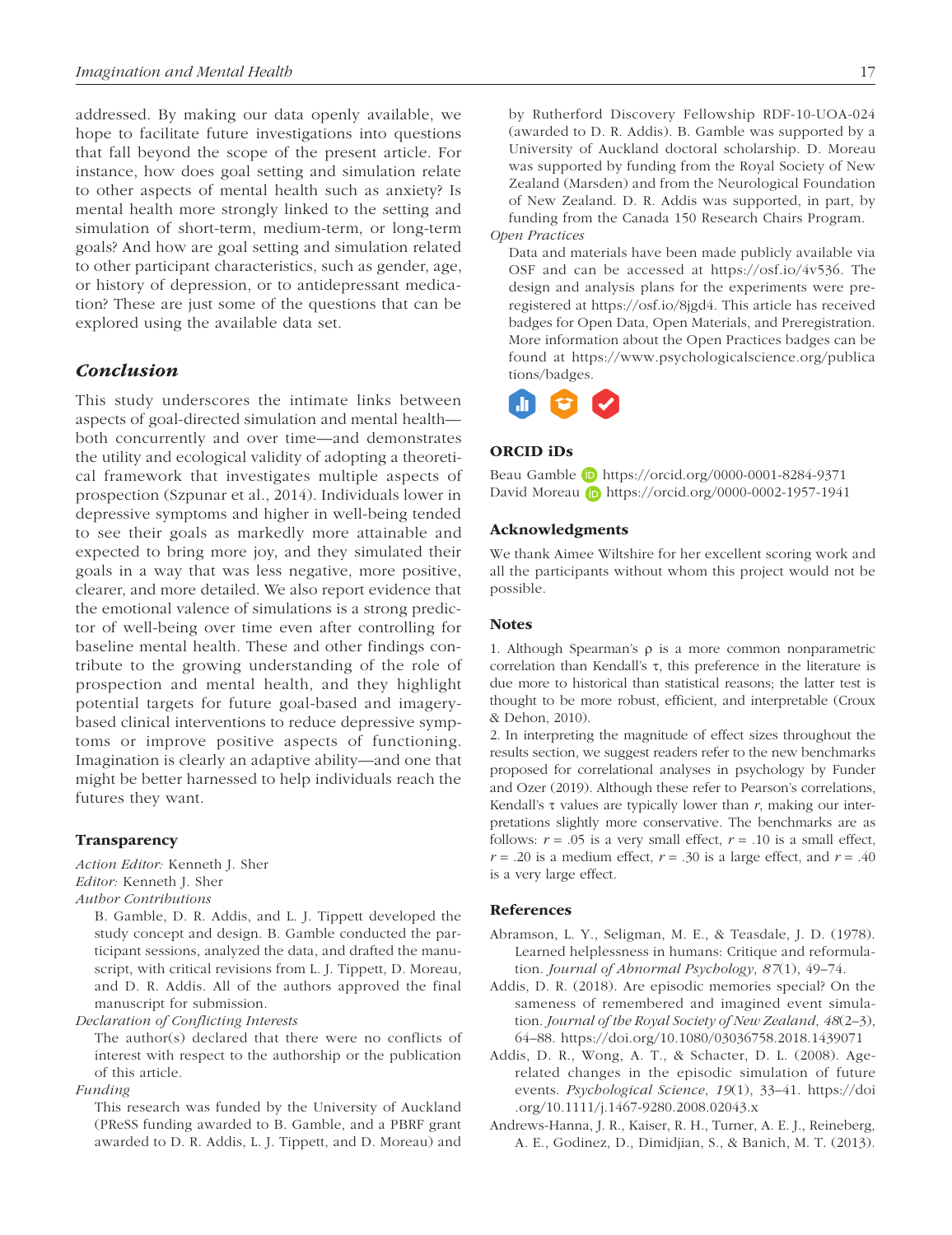A penny for your thoughts: Dimensions of self-generated thought content and relationships with individual differences in emotional wellbeing. *Frontiers in Psychology*, *4*, Article 900. <https://doi.org/10.3389/fpsyg.2013.00900>

- Ayuso-Mateos, J. L., Nuevo, R., Verdes, E., Naidoo, N., & Chatterji, S. (2010). From depressive symptoms to depressive disorders: The relevance of thresholds. *British Journal of Psychiatry*, *196*(5), 365–371. [https://doi.org/10.1192/](https://doi.org/10.1192/bjp.bp.109.071191) [bjp.bp.109.071191](https://doi.org/10.1192/bjp.bp.109.071191)
- Bandura, A. (2009). Self-efficacy. In I. B. Weiner & W. E. Craighead (Eds.), *The Corsini encyclopedia of psychology* (pp. 1534–1536). John Wiley & Sons. [https://doi](https://doi.org/10.1002/9780470479216.corpsy0836) [.org/10.1002/9780470479216.corpsy0836](https://doi.org/10.1002/9780470479216.corpsy0836)
- Belcher, J., & Kangas, M. (2014). Reduced goal specificity is associated with reduced memory specificity in depressed adults. *Cognition & Emotion*, *28*(1), 163–171. [https://doi](https://doi.org/10.1080/02699931.2013.807776) [.org/10.1080/02699931.2013.807776](https://doi.org/10.1080/02699931.2013.807776)
- Bulley, A., & Irish, M. (2018). The functions of prospection— Variations in health and disease. *Frontiers in Psychology*, *9*, Article 2328. [https://doi.org/10.3389/fpsyg.2018](https://doi.org/10.3389/fpsyg.2018.02328) [.02328](https://doi.org/10.3389/fpsyg.2018.02328)
- Butler, J., & Kern, M. L. (2016). The PERMA-Profiler: A brief multidimensional measure of flourishing. *International Journal of Wellbeing*, *6*(3), 1–48. [https://doi.org/10.5502/](https://doi.org/10.5502/ijw.v6i3.1) [ijw.v6i3.1](https://doi.org/10.5502/ijw.v6i3.1)
- Champion, L. A., & Power, M. J. (1995). Social and cognitive approaches to depression: Towards a new synthesis. *British Journal of Clinical Psychology*, *34*, 485–503. <https://doi.org/10.1111/j.2044-8260.1995.tb01484.x>
- Conti, G., Fruhwirth-Schnatter, S., Heckman, J. J., & Piatek, R. (2014). Bayesian exploratory factor analysis. *Journal of Econometrics*, *183*(1), 31–57. [https://doi.org/10.1016/j](https://doi.org/10.1016/j.jeconom.2014.06.008) [.jeconom.2014.06.008](https://doi.org/10.1016/j.jeconom.2014.06.008)
- Conway, M. A. (2005). Memory and the self. *Journal of Memory and Language*, *53*(4), 594–628. [https://doi.org/10.1016/j](https://doi.org/10.1016/j.jml.2005.08.005) [.jml.2005.08.005](https://doi.org/10.1016/j.jml.2005.08.005)
- Cramer, A. O. J., van Ravenzwaaij, D., Matzke, D., Steingroever, H., Wetzels, R., Grasman, R. P., Waldorp, L. J., & Wagenmakers, E. J. (2016). Hidden multiplicity in exploratory multiway ANOVA: Prevalence and remedies. *Psychonomic Bulletin & Review*, *23*(2), 640–647. [https://](https://doi.org/10.3758/s13423-015-0913-5) [doi.org/10.3758/s13423-015-0913-5](https://doi.org/10.3758/s13423-015-0913-5)
- Croux, C., & Dehon, C. (2010). Influence functions of the Spearman and Kendall correlation measures. *Statistical Methods and Applications*, *19*(4), 497–515. [https://doi](https://doi.org/10.1007/s10260-010-0142-z) [.org/10.1007/s10260-010-0142-z](https://doi.org/10.1007/s10260-010-0142-z)
- D'Argembeau, A. (2016). The role of personal goals in futureoriented mental time travel. In K. Michaelian, S. B. Klein, & K. K. Szpunar (Eds.), *Seeing the future: Theoretical perspectives on future-oriented mental time travel* (pp. 199– 214). Oxford University Press. [https://doi.org/10.1093/](https://doi.org/10.1093/acprof:oso/9780190241537.003.0010) [acprof:oso/9780190241537.003.0010](https://doi.org/10.1093/acprof:oso/9780190241537.003.0010)
- Dickson, J. M., & MacLeod, A. (2004a). Anxiety, depression and approach and avoidance goals. *Cognition & Emotion*, *18*(3), 423–430. <https://doi.org/10.1080/02699930341000013>
- Dickson, J. M., & MacLeod, A. (2004b). Approach and avoidance goals and plans: Their relationship to anxiety and depression. *Cognitive Therapy and Research*, *28*(3), 415– 432. <https://doi.org/10.1080/02699930341000013>
- Dickson, J. M., & Moberly, N. J. (2013). Reduced specificity of personal goals and explanations for goal attainment in major depression. *PLOS ONE*, *8*(5), Article e64512. [https://](https://doi.org/10.1371/journal.pone.0064512) [doi.org/10.1371/journal.pone.0064512](https://doi.org/10.1371/journal.pone.0064512)
- Dickson, J. M., Moberly, N. J., & Kinderman, P. (2011). Depressed people are not less motivated by personal goals but are more pessimistic about attaining them. *Journal of Abnormal Psychology*, *120*(4), 975–980. [https://](https://doi.org/10.1037/a0023665) [doi.org/10.1037/a0023665](https://doi.org/10.1037/a0023665)
- Dostoevsky, F. (2010). *Notes from underground* (R. Wilks, Trans.). Penguin Books. (Original work published 1864)
- Eaton, W. W., Smith, C., Ybarra, M., Muntaner, C., & Tien, A. (2004). Center for Epidemiologic Studies Depression Scale: Review and revision (CESD and CESD-R). In M. E. Maruish (Ed.), *The use of psychological testing for treatment planning and outcomes assessment* (pp. 363–377). Erlbaum.
- Emmons, R. A. (1986). Personal strivings: An approach to personality and subjective well-being. *Journal of Personality and Social Psychology*, *51*(5), 1058–1068. [https://doi](https://doi.org/10.1037/0022-3514.51.5.1058) [.org/10.1037/0022-3514.51.5.1058](https://doi.org/10.1037/0022-3514.51.5.1058)
- First, M. B., Williams, J. B. W., Karg, R. S., & Spitzer, R. L. (2015). *Structured Clinical Interview for DSM-5 Research Version*. American Psychiatric Association.
- Freund, A. M., & Baltes, P. B. (2002). Life-management strategies of selection, optimization, and compensation: Measurement by self-report and construct validity. *Journal of Personality and Social Psychology*, *82*(4), 642– 662. <https://doi.org/10.1037/0882-7974.13.4.531>
- Funder, D. C., & Ozer, D. J. (2019). Evaluating effect size in psychological research: Sense and nonsense. *Advances in Methods and Practices in Psychological Science*, *2*(2), 156–168. <https://doi.org/10.1177/2515245919847202>
- Gamble, B., Moreau, D., Tippett, L. J., & Addis, D. R. (2019). Specificity of future thinking in depression: A meta-analysis. *Perspectives on Psychological Science*, *14*(5), 816–834. <https://doi.org/10.31234/osf.io/y84pu>
- Gerlach, K. D. (2013). *Goal-directed simulation of past and future events: Cognitive and neuroimaging approaches* [Doctoral dissertation, Harvard University]. Digital Access to Scholarship at Harvard (DASH). [https://dash.harvard](https://dash.harvard.edu/handle/1/10973926) [.edu/handle/1/10973926](https://dash.harvard.edu/handle/1/10973926)
- Gollwitzer, P. M. (1996). The volitional benefits of planning. In P. M. Gollwitzer & J. A. Bargh (Eds.), *The psychology of action: Linking cognition and motivation to behavior* (pp. 287–312). Guilford.
- Gollwitzer, P. M. (1999). Implementation intentions: Strong effects of simple plans. *American Psychologist*, *54*, 493– 503.
- Hach, S., Tippett, L. J., & Addis, D. R. (2016). *A closer examination of episodic specificity in depression* [Conference session]. 6th International Conference on Memory, Budapest, Hungary. [http://unitec.researchbank.ac.nz/](http://unitec.researchbank.ac.nz/handle/10652/3735) [handle/10652/3735](http://unitec.researchbank.ac.nz/handle/10652/3735)
- Hallford, D. J. (2019). The phenomenological characteristics of autobiographical future thinking in dysphoric and nondysphoric individuals. *Psychiatry Research*, *273*, 481–486. <https://doi.org/10.1016/j.psychres.2018.12.100>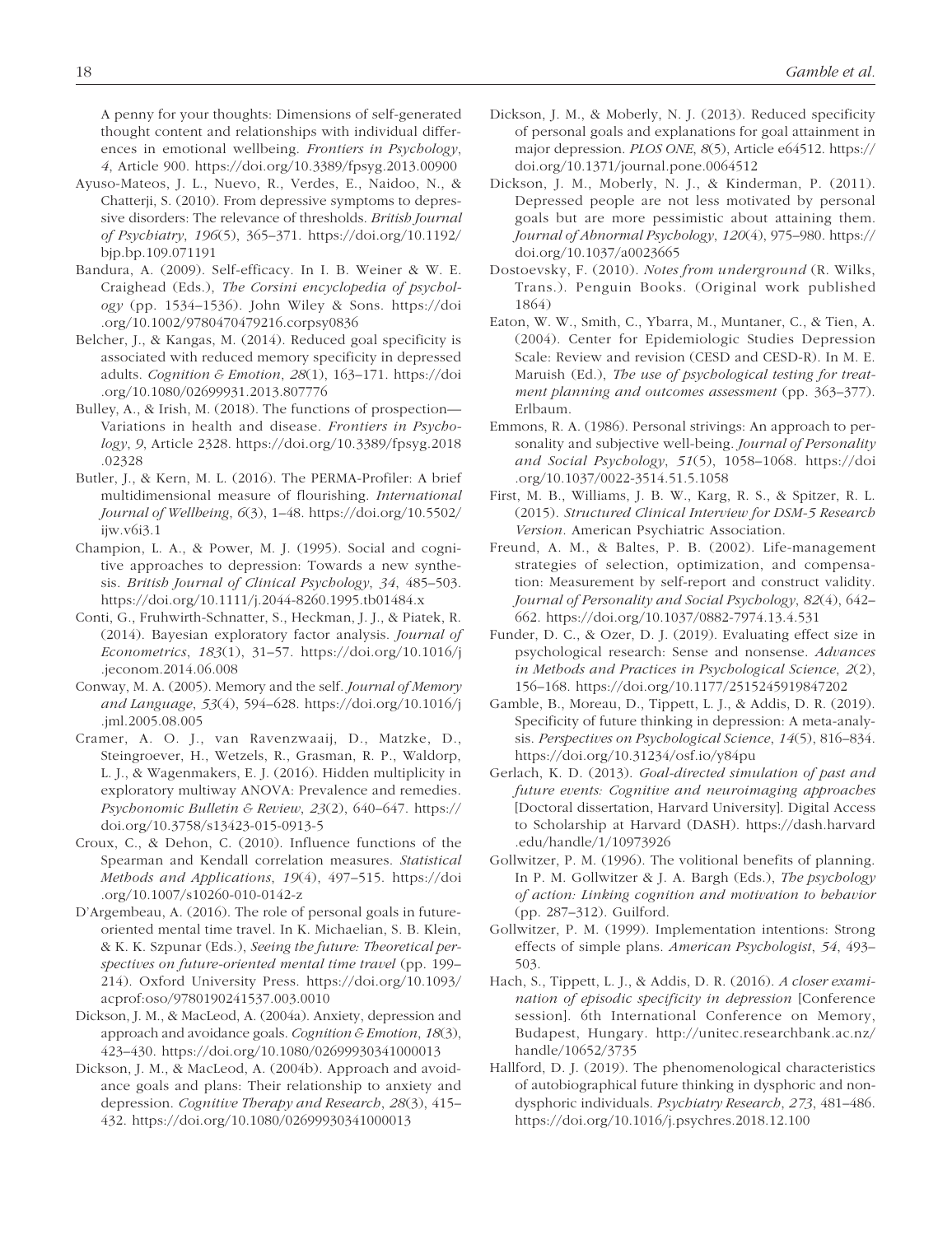- Hallford, D. J., Sharma, M. K., & Austin, D. W. (2019). *Increasing anticipatory in major depression through enhancing episodic future thinking: A randomized single-case series trial*. PsyArXiv. [https://psyarxiv.com/](https://psyarxiv.com/9uy42/) [9uy42/](https://psyarxiv.com/9uy42/)
- Hassabis, D., Kumaran, D., Vann, S. D., & Maguire, E. A. (2007). Patients with hippocampal amnesia cannot imagine new experiences. *Proceedings of the National Academy of Sciences*, *104*(5), 1726–1731. [https://doi.org/10.1073/](https://doi.org/10.1073/pnas.0610561104) [pnas.0610561104](https://doi.org/10.1073/pnas.0610561104)
- Holmes, E. A., Blackwell, S. E., Burnett Heyes, S., Renner, F., & Raes, F. (2016). Mental imagery in depression: Phenomenology, potential mechanisms, and treatment implications. *Annual Review of Clinical Psychology*, *12*, 249–280. [https://doi.org/10.1146/annurev-clinpsy-](https://doi.org/10.1146/annurev-clinpsy-021815-092925)[021815-092925](https://doi.org/10.1146/annurev-clinpsy-021815-092925)
- Holmes, E. A., Lang, T. J., Moulds, M. L., & Steele, A. M. (2008). Prospective and positive mental imagery deficits in dysphoria. *Behaviour Research and Therapy*, *46*(8), 976–981. <https://doi.org/10.1016/j.brat.2008.04.009>
- Holmes, E. A., & Mathews, A. (2010). Mental imagery in emotion and emotional disorders. *Clinical Psychology Review*, *30*(3), 349–362.<https://doi.org/10.1016/j.cpr.2010.01.001>
- Hopko, D. R., & Mullane, C. M. (2008). Exploring the relation of depression and overt behavior with daily diaries. *Behaviour Research and Therapy*, *46*(9), 1085–1089. <https://doi.org/10.1016/j.brat.2008.05.002>
- Kahneman, D., & Tversky, A. (1982). The simulation heuristic. In D. Kahneman, P. Slovic, & A. Tversky (Eds.), *Judgment under uncertainty: Heuristics and biases* (pp. 201–208). Cambridge University Press.
- Klinger, E. (1977). *Meaning and void: Inner experience and the incentives in people's lives*. University of Minnesota Press.
- Klug, H. J. P., & Maier, G. W. (2015). Linking goal progress and subjective well-being: A meta-analysis. *Journal of Happiness Studies*, *16*, 37–65. [https://doi.org/10.1007/](https://doi.org/10.1007/s10902-013-9493-0) [s10902-013-9493-0](https://doi.org/10.1007/s10902-013-9493-0)
- Lakens, D., & Evers, E. R. K. (2014). Sailing from the seas of chaos into the corridor of stability: Practical recommendations to increase the informational value of studies. *Perspectives on Psychological Science*, *9*(3), 278–292. <https://doi.org/10.1177/1745691614528520>
- Lee, M. D., & Wagenmakers, E.-J. (2013). *Bayesian cognitive modeling: A practical course*. Cambridge University Press.
- Lemogne, C., Piolino, P., Friszer, S., Claret, A., Girault, N., Jouvent, R., Allilaire, J. F., & Fossati, P. (2006). Episodic autobiographical memory in depression: Specificity, autonoetic consciousness, and self-perspective. *Consciousness and Cognition*, *15*(2), 258–268. [https://](https://doi.org/10.1016/j.concog.2005.07.005) [doi.org/10.1016/j.concog.2005.07.005](https://doi.org/10.1016/j.concog.2005.07.005)
- Little, B. R. (1989). Personal projects analysis: Trivial pursuits, magnificent obsessions, and the search for coherence. In D. M. Buss & N. Cantor (Eds.), *Personality psychology* (pp. 15–31). Springer US.
- MacLeod, A. K. (2017). *Prospection, well-being, and mental health*. Oxford University Press.
- McHugh, M. L. (2012). Interrater reliability: The kappa statistic. *Biochemia Medica*, *22*(3), 276–282.
- McMillan, R. L., Kaufman, S. B., & Singer, J. L. (2013). Ode to positive constructive daydreaming. *Frontiers in Psychology*, *4*, Article 626. [https://doi.org/10.3389/](https://doi.org/10.3389/fpsyg.2013.00626) [fpsyg.2013.00626](https://doi.org/10.3389/fpsyg.2013.00626)
- Morey, R. (2018). *BayesFactor: Computation of Bayes factors for common designs*. CRAN.
- Oettingen, G. (2012). Future thought and behaviour change. *European Review of Social Psychology*, *23*, 1–63. [https://](https://doi.org/10.1080/10463283.2011.643698) [doi.org/10.1080/10463283.2011.643698](https://doi.org/10.1080/10463283.2011.643698)
- Oettingen, G., Mayer, D., & Portnow, S. (2016). Pleasure now, pain later: Positive fantasies about the future predict symptoms of depression. *Psychological Science*, *27*(3), 345–353. [https://doi.org/10.1177/095679761562](https://doi.org/10.1177/0956797615620783) [0783](https://doi.org/10.1177/0956797615620783)
- Park, L., St-Laurent, M., McAndrews, M. P., & Moscovitch, M. (2011). The immediacy of recollection: The use of the historical present in narratives of autobiographical episodes by patients with unilateral temporal lobe epilepsy. *Neuropsychologia*, *49*(5), 1171–1176. [https://doi](https://doi.org/10.1016/j.neuropsychologia.2011.01.042) [.org/10.1016/j.neuropsychologia.2011.01.042](https://doi.org/10.1016/j.neuropsychologia.2011.01.042)
- Pennebaker, J. W., Booth, R. J., Boyd, R. L., & Francis, M. E. (2015). *Linguistic inquiry and word count: LIWC2015*. Pennebaker Conglomerates.<www.LIWC.net>
- Piatek, R. (2017). *BayesFM: Bayesian inference for factor modeling* (Version 0.1.2) [Computer software]. Comprehensive R Archive Network. [https://cran.r-project](https://cran.r-project.org/package=BayesFM) [.org/package=BayesFM](https://cran.r-project.org/package=BayesFM)
- R Core Team. (2019). *R: A language and environment for statistical computing* (Version 3.6.0) [Computer software]. R Foundation for Statistical Computing.
- Renner, F., Ji, J. L., Pictet, A., Holmes, E. A., & Blackwell, S. E. (2017). Effects of engaging in repeated mental imagery of future positive events on behavioural activation in individuals with major depressive disorder. *Cognitive Therapy and Research*, *41*(3), 369–380. [https://doi.org/10.1007/](https://doi.org/10.1007/s10608-016-9776-y) [s10608-016-9776-y](https://doi.org/10.1007/s10608-016-9776-y)
- Renner, F., Murphy, F. C., Ji, J. L., Manly, T., & Holmes, E. A. (2019). Mental imagery as a "motivational amplifier" to promote activities. *Behaviour Research and Therapy*, *114*, 51–59. <https://doi.org/10.1016/j.brat.2019.02.002>
- Revelle, W. (2019). *psych: Procedures for psychological, psychometric, and personality research* (Version 1.8.12) [Computer software]. Comprehensive R Archive Network. <https://cran.r-project.org/package=psych>
- Roepke, A. M., & Seligman, M. E. P. (2016). Depression and prospection. *British Journal of Clinical Psychology*, *55*(1), 23–48. <https://doi.org/10.1111/bjc.12087>
- Ryan, R. M., & Deci, E. L. (2000). Self-determination theory and the facilitation of intrinsic motivation, social development, and well-being. *American Psychologist*, *55*(1), 68–78. <https://doi.org/10.1037/0003-066X.55.1.68>
- Schacter, D. L. (2012). Adaptive constructive processes and the future of memory. *American Psychologist*, *67*(8), 603– 613.<https://doi.org/10.1038/nn1252>
- Schacter, D. L., & Addis, D. R. (2007). On the constructive episodic simulation of past and future events. *Behavioral and Brain Sciences*, *30*(3), 330–332. [https://doi.org/10.1017/](https://doi.org/10.1017/S0140525X07002178) [S0140525X07002178](https://doi.org/10.1017/S0140525X07002178)
- Seligman, M. E. P. (2011). *Flourish*. Simon & Schuster.